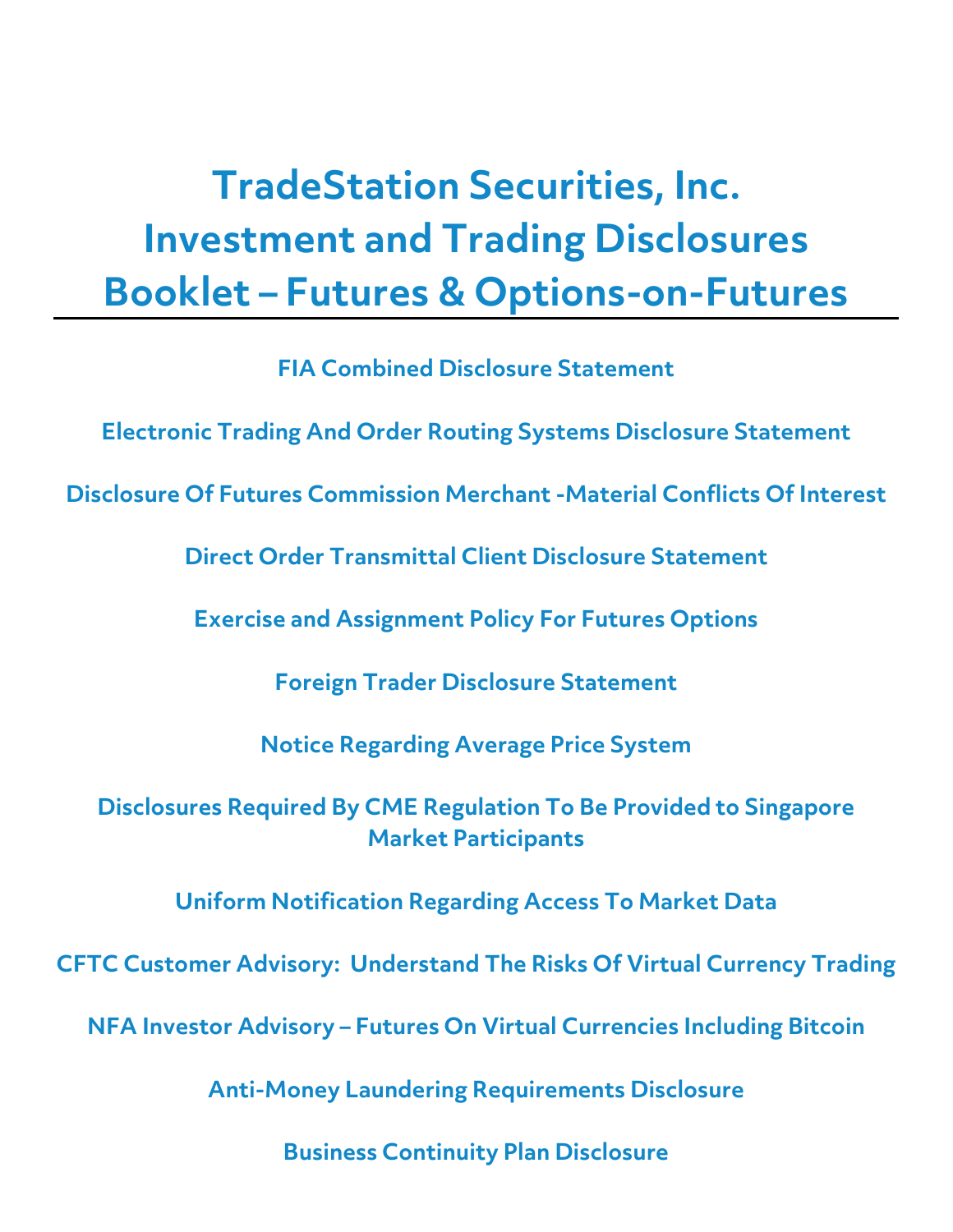# *FIA Combined Disclosure Statement*

<span id="page-1-0"></span>The risk of loss in trading commodity futures contracts can be substantial. You should, therefore, carefully consider whether such trading is suitable for you in light of your circumstances and financial resources. You should be aware of the following points:

### **FUTURES**

(1) You may sustain a total loss of the funds that you deposit with your broker to establish or maintain a position in the commodity futures market, and you may incur losses beyond these amounts. If the market moves against your position, you may be called upon by your broker to deposit a substantial amount of additional margin funds, on short notice, in order to maintain your position. If you do not provide the required funds within the time required by your broker, your position may be liquidated at a loss, and you will be liable for any resulting deficit in your account.

(2) The funds you deposit with a futures commission merchant for trading futures positions are not protected by insurance in the event of the bankruptcy or insolvency of the futures commission merchant, or in the event your funds are misappropriated.

(3) The funds you deposit with a futures commission merchant for trading futures positions are not protected by the Securities Investor Protection Corporation even if the futures commission merchant is registered with the Securities and Exchange Commission as a broker or dealer.

(4) The funds you deposit with a futures commission merchant are generally not guaranteed or insured by a derivatives clearing organization in the event of the bankruptcy or insolvency of the futures commission merchant, or if the futures commission merchant is otherwise unable to refund your funds. Certain derivatives clearing organizations, however, may have programs that provide limited insurance to customers. You should inquire of your futures commission merchant whether your funds will be insured by a derivatives clearing organization and you should understand the benefits and limitations of such insurance programs.

(5) The funds you deposit with a futures commission merchant are not held by the futures commission merchant in a separate account for your individual benefit. Futures commission merchants commingle the funds received from customers in one or more accounts and you may be exposed to losses incurred by other customers if the futures commission merchant does not have sufficient capital to cover such other customers' trading losses.

(6) The funds you deposit with a futures commission merchant may be invested by the futures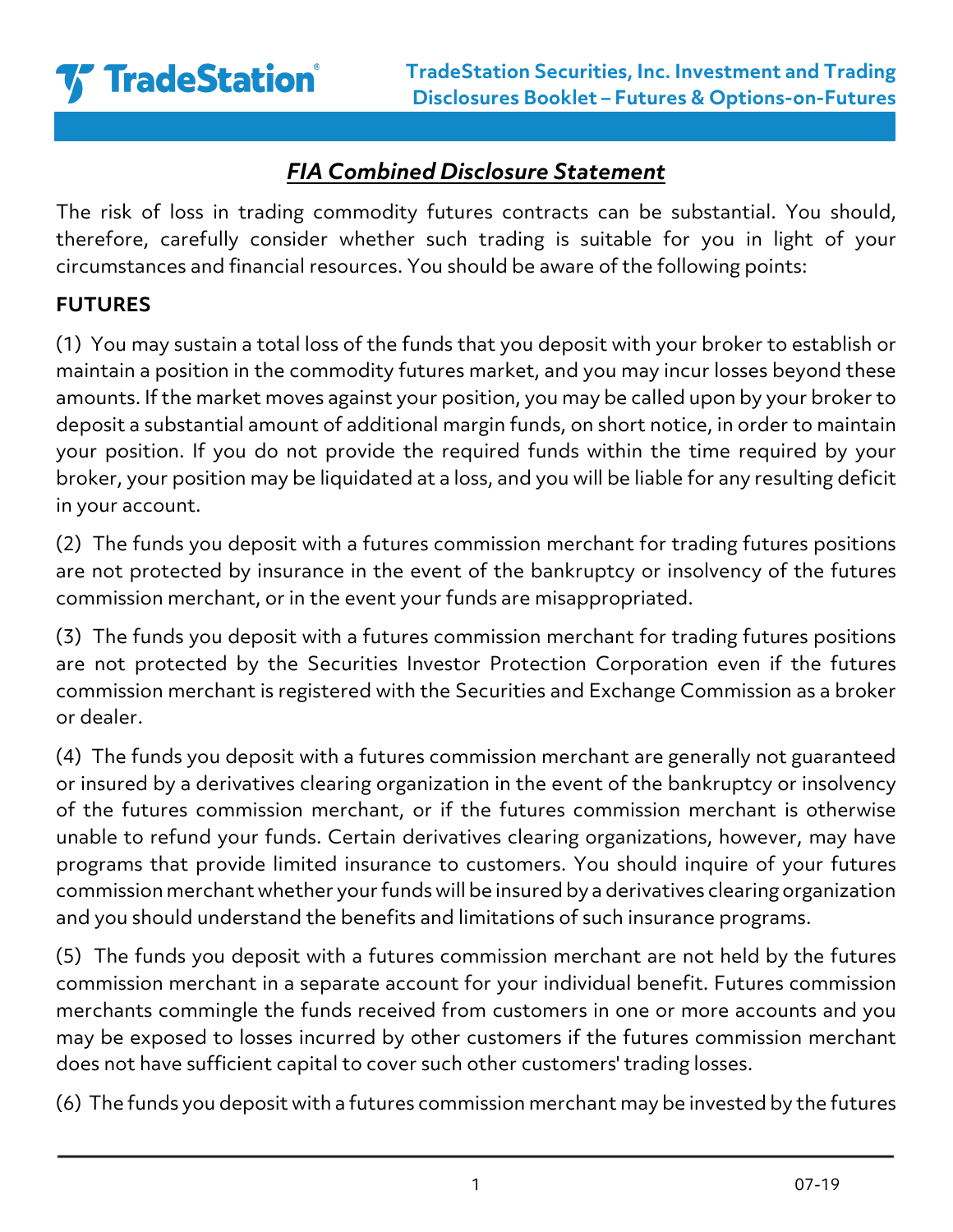commission merchant in certain types of financial instruments that have been approved by the Commission for the purpose of such investments. Permitted investments are listed in Commission Regulation 1.25 and include: U.S. government securities; municipal securities; money market mutual funds; and certain corporate notes and bonds. The futures commission merchant may retain the interest and other earnings realized from its investment of customer funds. You should be familiar with the types of financial instruments that a futures commission merchant may invest customer funds in.

(7) Futures commission merchants are permitted to deposit customer funds with affiliated entities, such as affiliated banks, securities brokers or dealers, or foreign brokers. You should inquire as to whether your futures commission merchant deposits funds with affiliates and assess whether such deposits by the futures commission merchant with its affiliates increases the risks to your funds.

(8) You should consult your futures commission merchant concerning the nature of the protections available to safeguard funds or property deposited for your account.

(9) Under certain market conditions, you may find it difficult or impossible to liquidate a position. This can occur, for example, when the market reaches a daily price fluctuation limit ("limit move").

(10) All futures positions involve risk, and a "spread" position may not be less risky than an outright "long" or "short" position.

(11) The high degree of leverage (gearing) that is often obtainable in futures trading because the small margin requirements can work against you as well as for you. Leverage (gearing) can lead to large losses as well as gains.

(12) In addition to the risks noted in the paragraphs enumerated above, you should be familiar with the futures commission merchant you select to entrust your funds for trading futures positions. The Commodity Futures Trading Commission requires each futures commission merchant to make publicly available on its website firm specific disclosures and financial information to assist you with your assessment and selection of a futures commission merchant. Information regarding this futures commission merchant may be obtained by visiting our website, www.TradeStation.com.

# **OPTIONS**

# **Variable degree of risk**

(13) Transactions in options carry a high degree of risk. Purchasers and seller of options should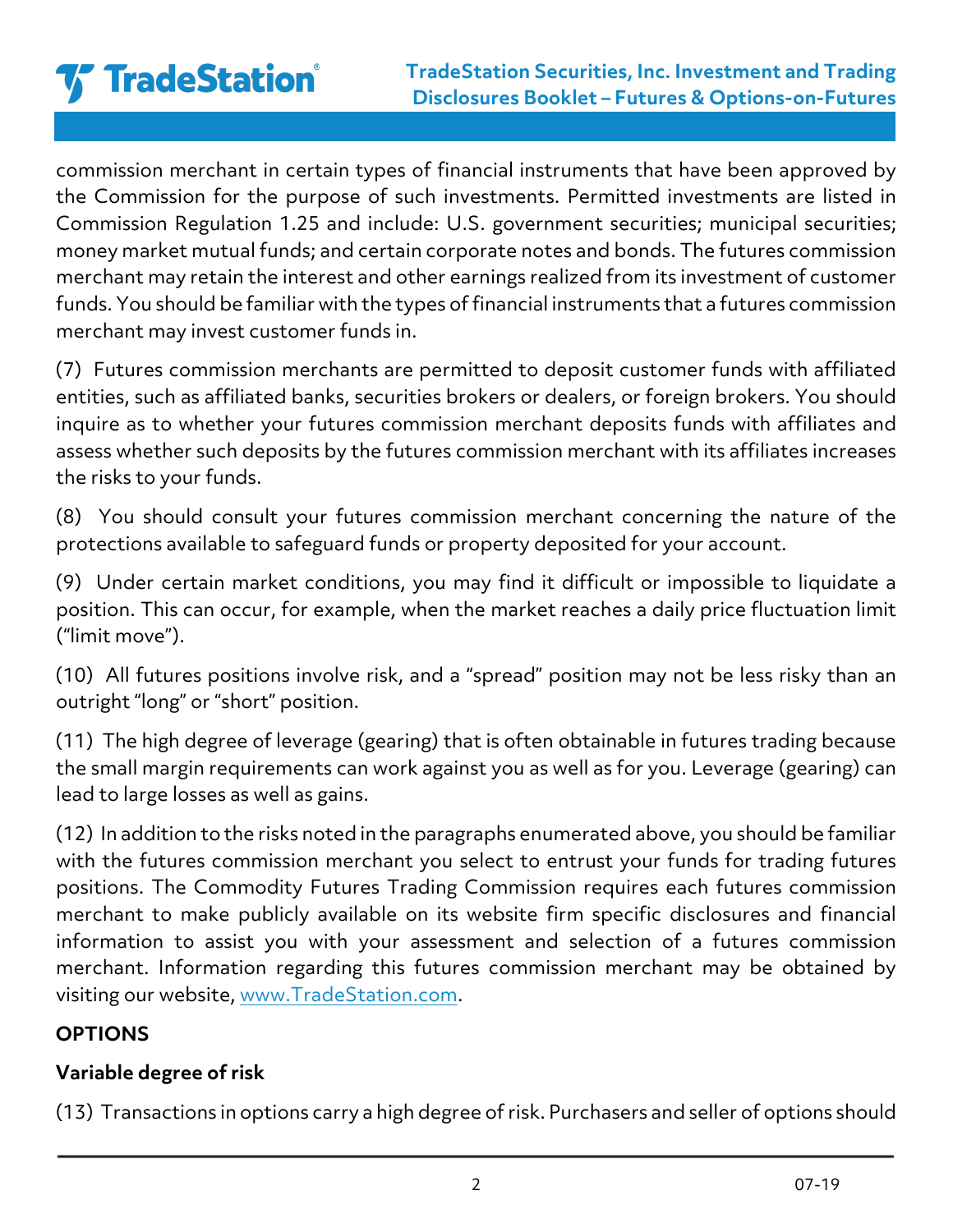familiarize themselves with the type of option (i.e., put or call) which they contemplate trading and the associated risks. You should calculate the extent to which the value of the options must increase for your position to become profitable, taking into account the premium and all transaction costs.

(14) The purchaser of options may offset or exercise the options or allow the options to expire. The exercise of an option results either in a cash settlement or in the purchaser acquiring or delivering the underlying interest. If the option is on a future, the purchaser will acquire a futures position with associated liabilities for margin (see the section on Futures above). If the purchased options expire worthless, you will suffer a total loss of your investment which will consist of the option premium plus transaction costs. If you are contemplating purchasing deep-out-of-the-money options, you should be aware that the chance of such options becoming profitable is ordinarily remote.

(15) Selling ('writing' or 'granting') an option generally entails considerably greater risk than purchasing options. Although the premium received by the seller is fixed, the seller may sustain a loss well in excess of that amount. The seller will be liable for additional margin to maintain the position if the market moves unfavorably. The seller will also be exposed to the risk of the purchaser exercising the option and the seller will be obligated to either settle the option in cash or to acquire or deliver the underlying interest. If the option is on a future, the seller will acquire a position in a future with associated liabilities for margin (see the section on Futures above). If the position is 'covered' by the seller holding a corresponding position in the underlying interest or a future or another option, the risk may be reduced. If the option is not covered, the risk of loss can be unlimited.

(16) Certain exchanges in some jurisdictions permit deferred payment of the option premium, exposing the purchaser to liability for margin payments not exceeding the amount of the premium. The purchaser is still subject to the risk of losing the premium and transaction costs. When the option is exercised or expires, the purchaser is responsible for any unpaid premium outstanding at that time.

### **ADDITIONAL RISKS COMMON TO FUTURES AND OPTIONS**

### **Terms and conditions of contracts**

(17) You should ask the firm with which you deal about the term and conditions of the specific futures or options which you are trading and associated obligations (e.g., the circumstances under which you may become obligated to make or take delivery of the underlying interest of a futures contract and, in respect of options, expiration dates and restrictions on the time for exercise). Under certain circumstances the specifications of outstanding contracts (including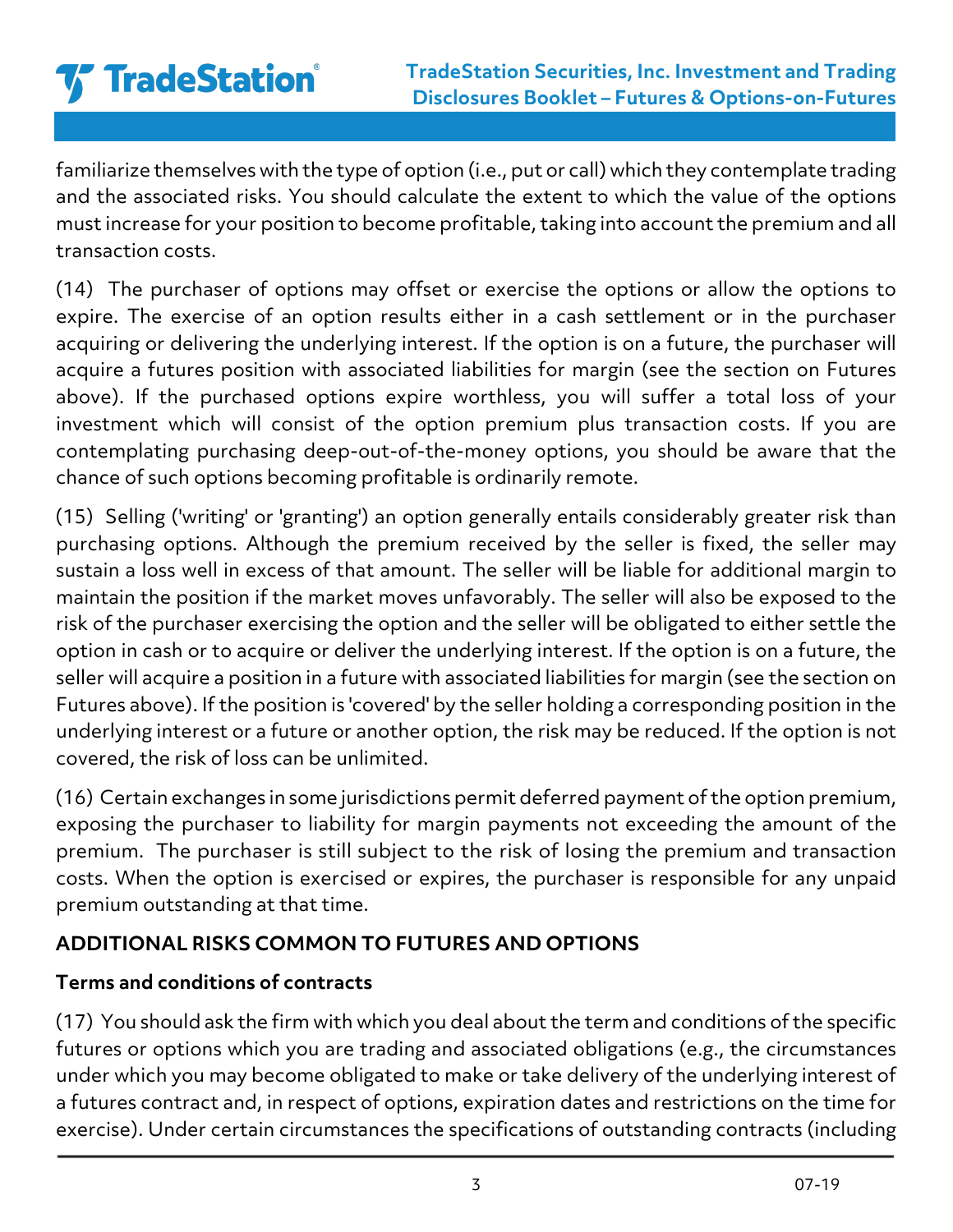the exercise price of an option) may be modified by the exchange or clearing house to reflect changes in the underlying interest.

#### **Suspension or restriction of trading and pricing relationships**

(18) Market conditions (e.g., illiquidity) and/or the operation of the rules of certain markets (e.g., the suspension of trading in any contract or contract month because of price limits or 'circuit breakers') may increase the risk of loss by making it difficult or impossible to effect transactions or liquidate/offset positions. If you have sold options, this may increase the risk of loss.

(19) Further, normal pricing relationships between the underlying interest and the future, and the underlying interest and the option may not exist. This can occur when, for example, the futures contract underlying the option is subject to price limits while the option is not. The absence of an underlying reference price may make it difficult to judge 'fair' value.

#### **Deposited cash and property**

(20) You should familiarize yourself with the protections accorded money or other property you deposit for domestic and foreign transactions, particularly in the event of a firm insolvency or bankruptcy. The extent to which you may recover your money or property may be governed by specified legislation or local rules. In some jurisdictions, property which has been specifically identifiable as your own will be pro-rated in the same manner as cash for purposes of distribution in the event of a shortfall.

#### **Commission and other charges**

(21) Before you begin to trade, you should obtain a clear explanation of all commission, fees and other charges for which you will be liable. These charges will affect your net profit (if any) or increase your loss.

### **Currency risks**

(22) The profit or loss in transactions in foreign currency-denominated contracts (whether they are traded in your own or another jurisdiction) will be affected by fluctuations in currency rates where there is a need to convert from the currency denomination of the contract to another currency.

### **Trading facilities**

(23) Most open-outcry and electronic trading facilities are supported by computer-based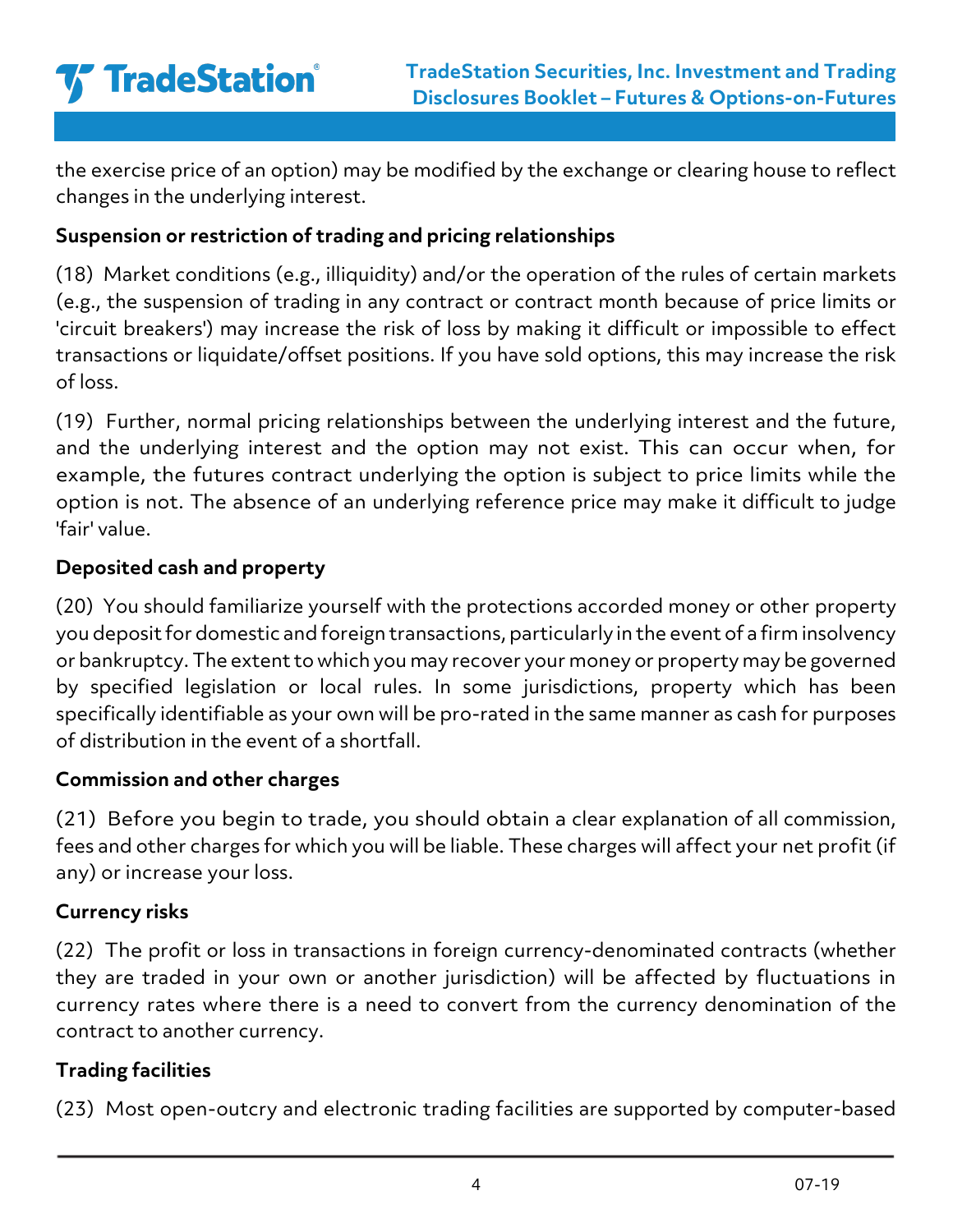component systems for the order-routing, execution, matching, registration or clearing of trades. As with all facilities and systems, they are vulnerable to temporary disruption or failure. Your ability to recover certain losses may be subject to limits on liability imposed by the system provider, the market, the clearing house and/or member firms. Such limits may vary; you should ask the firm with which you deal for details in this respect.

### **Electronic trading**

(24) Trading on an electronic trading system may differ not only from trading in an openoutcry market but also from trading on other electronic trading systems. If you undertake transactions on an electronic trading system, you will be exposed to risk associated with the system including the failure of hardware and software. The result of any system failure may be that your order is either not executed according to your instructions or is not executed at all.

### **Off-exchange transactions**

(25) In some jurisdictions, and only then in restricted circumstances, firms are permitted to effect off-exchange transactions. The firm with which you deal may be acting as your counterparty to the transaction. It may be difficult or impossible to liquidate an existing position, to assess the value, to determine a fair price or to assess the exposure to risk. For these reasons, these transactions may involve increased risks. Off-exchange transactions may be less regulated or subject to a separate regulatory regime. Before you undertake such transactions, you should familiarize yourself with applicable rules and attendant risks.

### **ALL OF THE POINTS NOTED ABOVE APPLY TO ALL FUTURES TRADING WHETHER FOREIGN OR DOMESTIC. IN ADDITION, IF YOU ARE CONTEMPLATING TRADING FOREIGN FUTURES OR OPTIONS CONTRACTS, YOU SHOULD BE AWARE OF THE FOLLOWING ADDITIONAL RISKS:**

(26) Foreign futures transactions involve executing and clearing trades on a foreign exchange. This is the case even if the foreign exchange is formally "linked" to a domestic exchange, whereby a trade executed on one exchange liquidates or establishes a position on the other exchange. No domestic organization regulates the activities of a foreign exchange, including the execution, delivery, and clearing of transactions on such an exchange, and no domestic regulator has the power to compel enforcement of the rules of the foreign exchange or the laws of the foreign country. Moreover, such laws or regulations will vary depending on the foreign country in which the transaction occurs. For these reasons, customers who trade on foreign exchanges may not be afforded certain of the protections which apply to domestic transactions, including the right to use domestic alternative dispute resolution procedures. In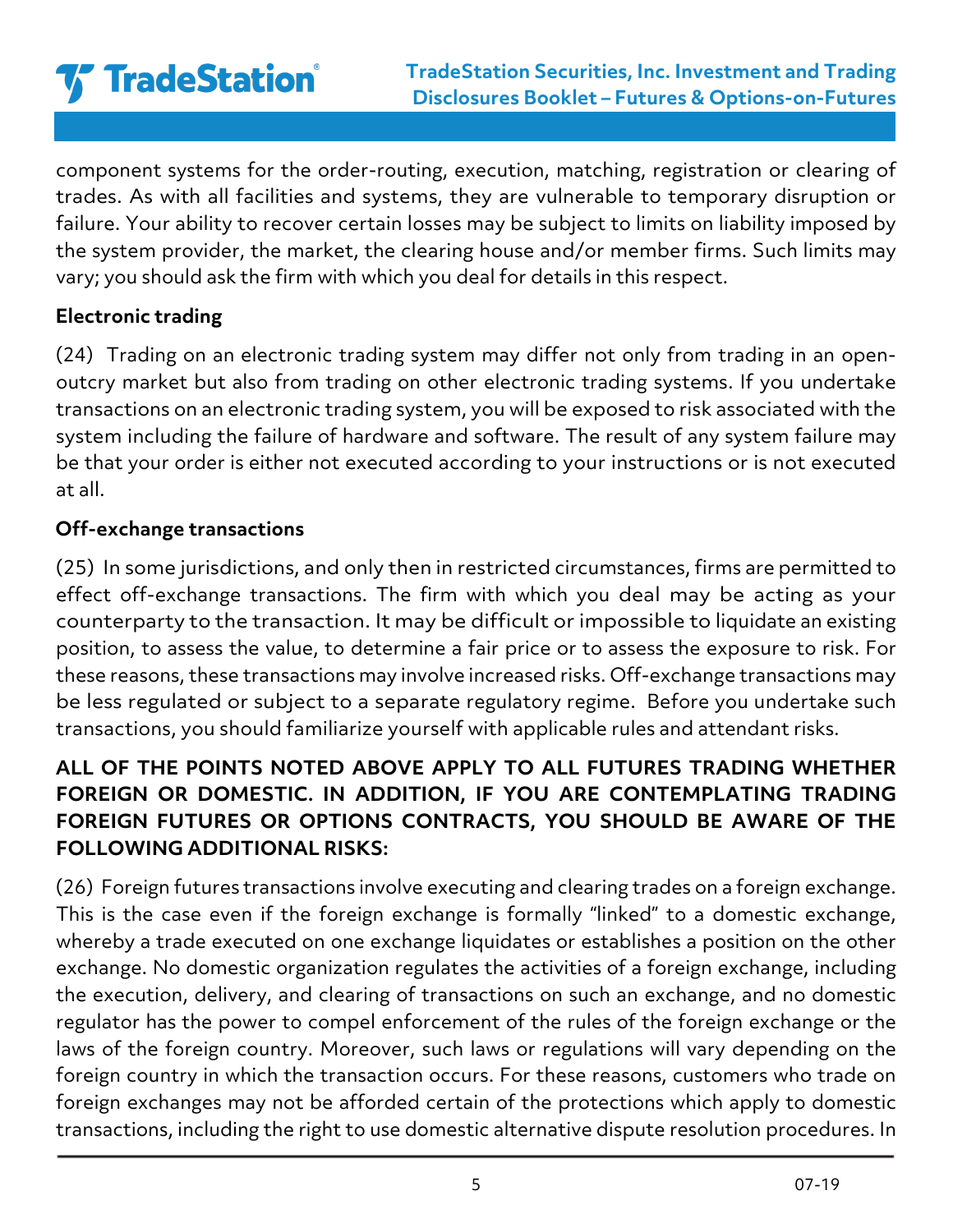particular, funds received from customers to margin foreign futures transactions may not be provided the same protections as funds received to margin futures transactions on domestic exchanges. Before you trade, you should familiarize yourself with the foreign rules which will apply to your particular transaction.

(27) Finally, you should be aware that the price of any foreign futures or option contract and, therefore, the potential profit and loss resulting therefrom may be affected by any fluctuation in the foreign exchange rate between the time the order is placed and the foreign futures contract is liquidated or the foreign option contract is liquidated or exercised.

### *THIS BRIEF STATEMENT CANNOT, OF COURSE, DISCLOSE ALL THE RISKS AND OTHER ASPECTS OF THE COMMODITY MARKETS.*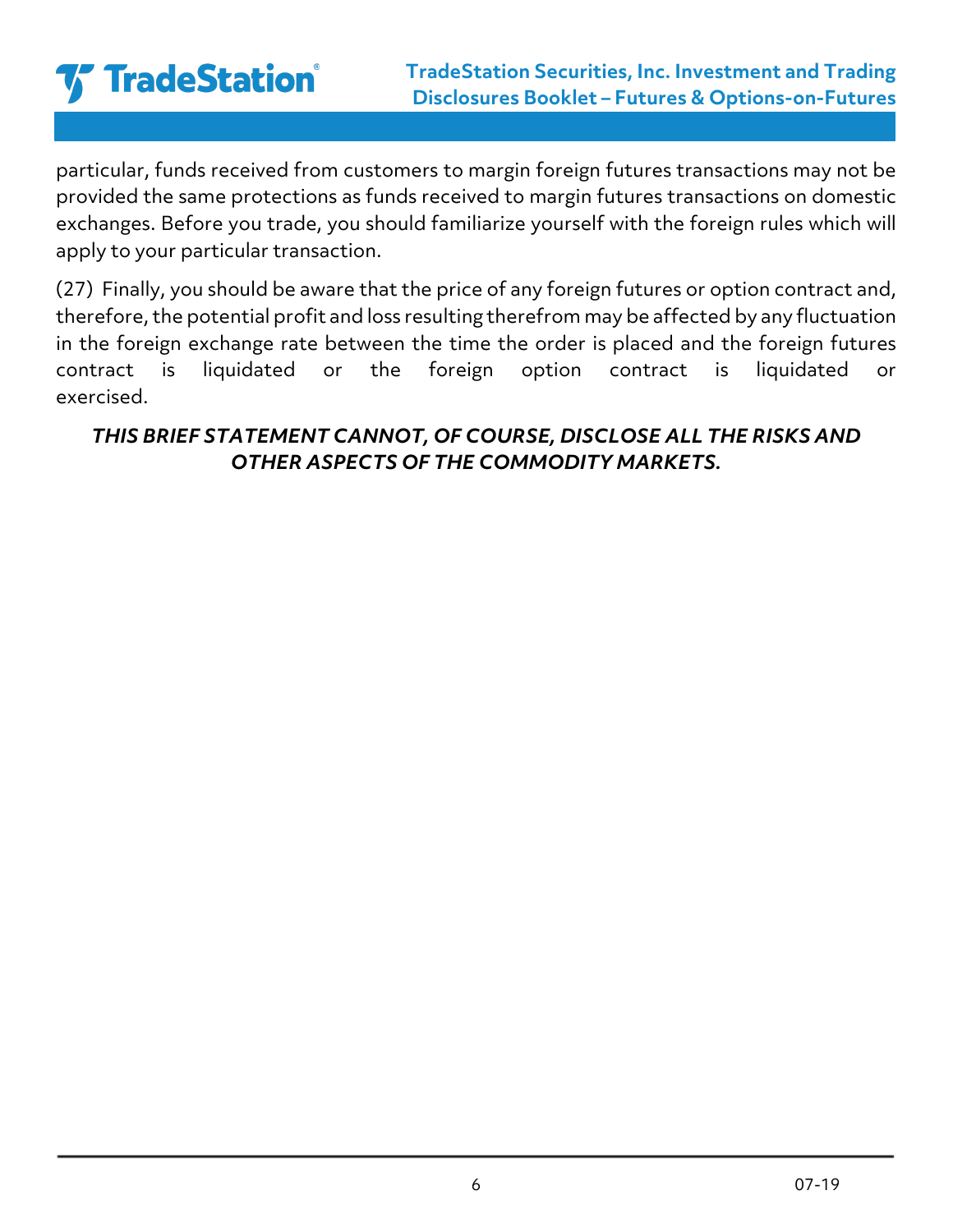# <span id="page-7-0"></span>*Electronic Trading And Order Routing Systems Disclosure Statement***[1](#page-7-1)**

Electronic trading and order routing systems differ from traditional open outcry pit trading and manual order routing methods. Transactions using an electronic system are subject to the rules and regulations of the exchange(s) offering the system and/or listing the contract. Before you engage in transactions using an electronic system, you should carefully review the rules and regulations of the exchange(s) offering the system and/or listing contracts you intend to trade.

### **Differences Among Electronic Trading Systems**

Trading or routing orders through electronic systems vary widely among the different electronic systems. You should consult the rules and regulations of the exchange offering the electronic system and/or listing the contract traded or order routed to understand, among other things, in the case of trading systems, the system's order matching procedure, opening and closing procedures and prices, error trade policies, and trading limitations or requirements; and in the case of all systems, qualifications for access and grounds for termination and limitations on the types of orders that may be entered into the system. Each of these matters may present different risk factors with respect to trading on or using a particular system. Each system may also present risks related to system access, varying response times, and security. In the case of internet-based systems, there may be additional types of risks related to system access, varying response times and security, as well as risks related to service providers and the receipt and monitoring of electronic mail.

### **Risk Associated With System Failure**

<span id="page-7-1"></span> $\overline{a}$ 

Trading through an electronic trading or order routing system exposes you to risks associated with system or component failure. In the event of system or component failure, it is possible that, for a certain time period, you may not be able to enter new orders, execute existing orders, or modify or cancel orders that were previously entered. System or component failure may also result in loss of orders or order priority.

### **Simultaneous Open Outcry Pit and Electronic Trading**

Some contracts offered on an electric trading system may be traded electronically and through open outcry during the same trading hours. You should review the rules and regulations of the exchange offering the system and/or listing the contract to determine how orders that do not designate a particular process will be executed.

 $1$  Each exchange's relevant rules are available upon request from the industry professional with whom you have an account. Some exchanges' relevant rules also are available on the exchange's internet home page.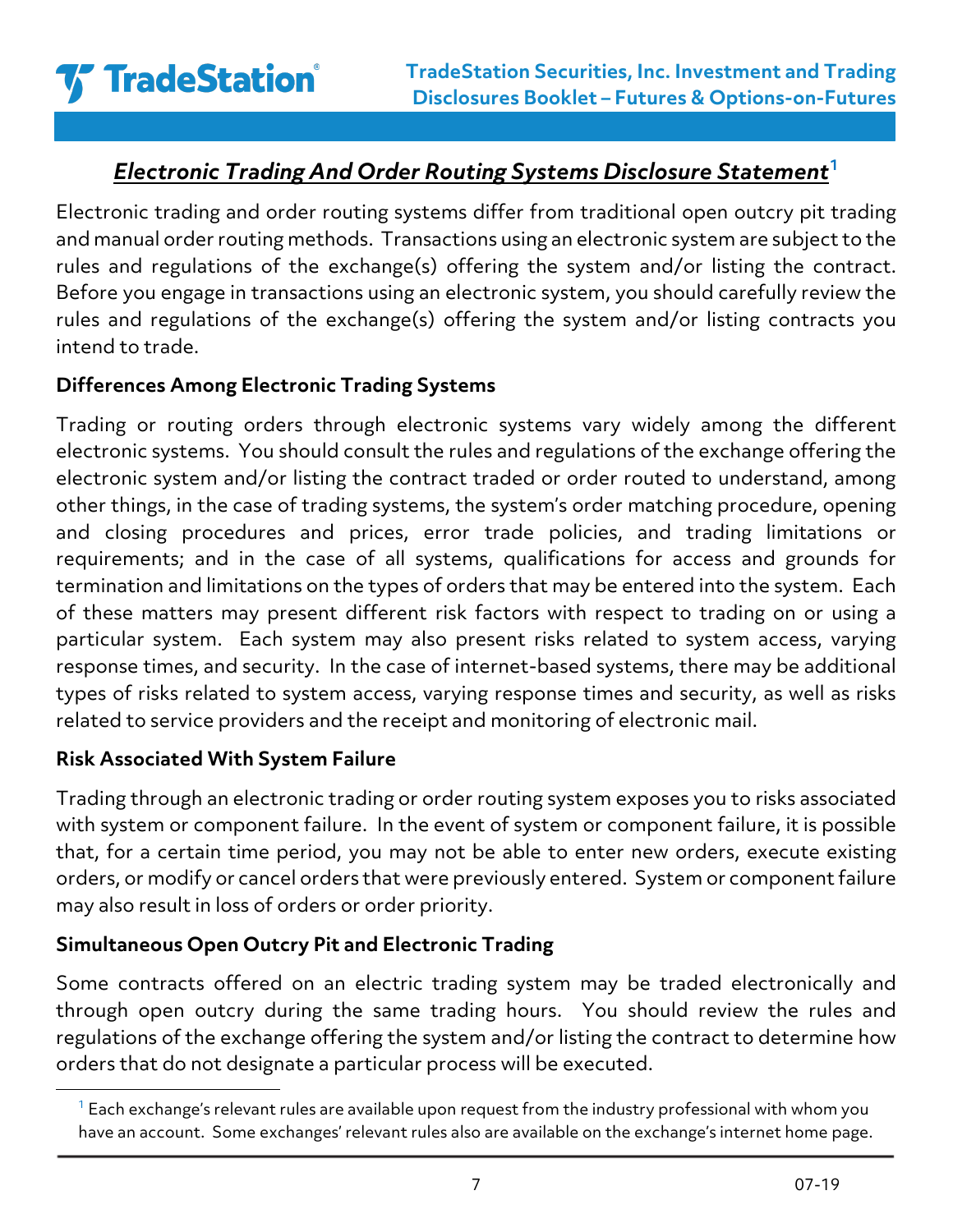### **Limitation of Liability**

Exchanges offering an electronic trading or order routing system and/or listing the contract may have adopted rules to limit their liability, the liability of Futures Commission Merchants, and software and communication system vendors and the amount of damages you may collect for system failure and delays. These limitations of liability provisions vary among the exchanges. You should consult the rules and regulations of the relevant exchanges(s) in order to understand these liability limitations.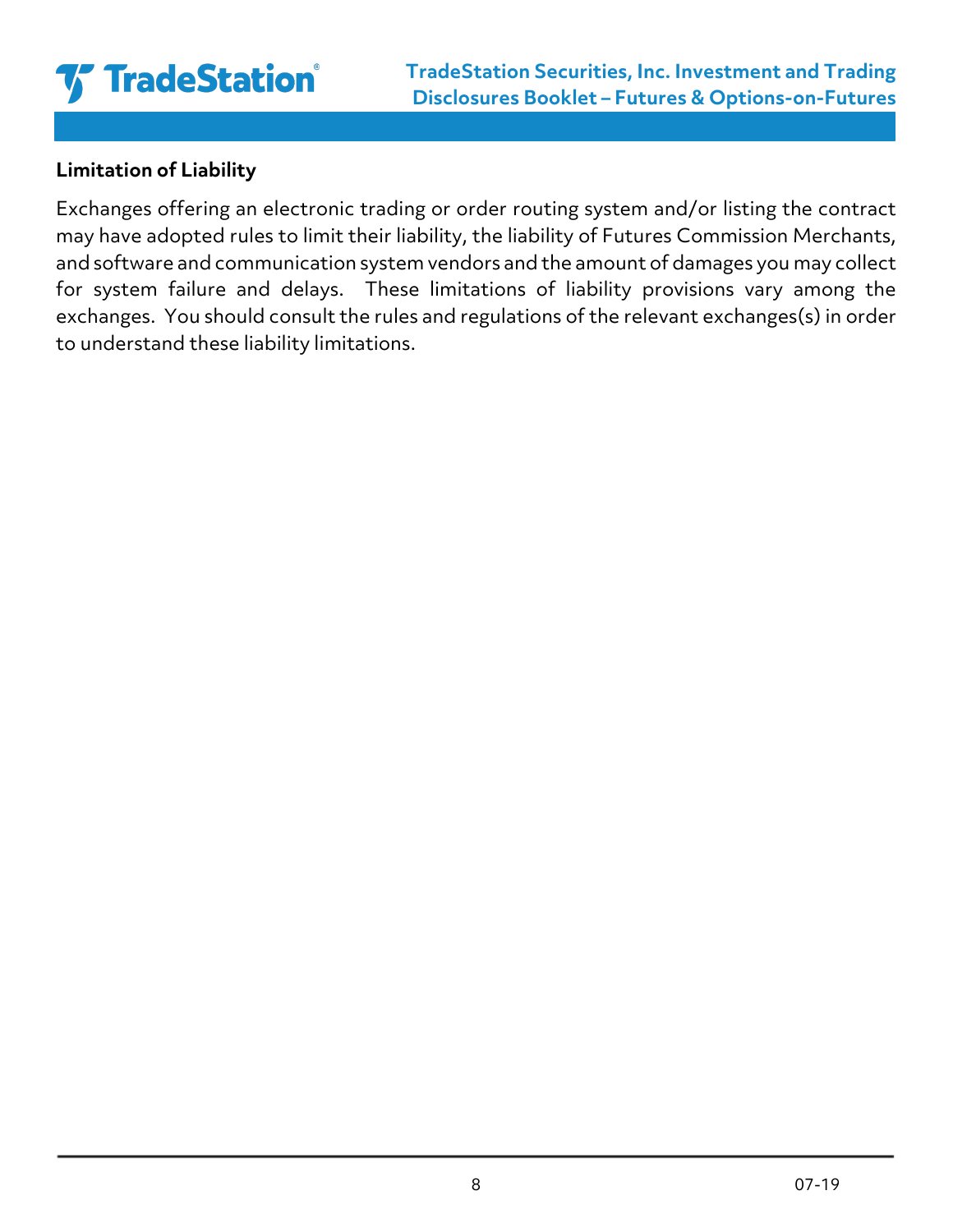### <span id="page-9-0"></span>*Disclosure Of Futures Commission Merchant – Material Conflicts Of Interest*

The purpose of this document is to provide you with information about some of the material conflicts of interest that may arise between you and TradeStation Securities, Inc. ("TradeStation") in connection with TradeStation performing services for you with respect to futures, options on futures, swaps (as defined in the Commodity Exchange Act), forwards or other commodity derivatives ("Contracts"). Conflicts of interests can arise in particular when TradeStation has an economic or other incentive to act, or persuade you to act, in a way that favors TradeStation or its affiliates.

Under applicable law, including regulations of the Commodity Futures Trading Commission ("CFTC"), not all swaps are required to be executed on an exchange or swap execution facility (each, a "Trading Facility"), even if a Trading Facility lists the swap for trading. In such circumstances, it may be financially advantageous for TradeStation or its affiliate to execute a swap with you bilaterally in the over-the-counter market rather than on a Trading Facility and, to the extent permitted by applicable law, we may have an incentive to persuade you to execute your swap bilaterally.

Applicable law may permit you to choose the CFTC-registered derivatives clearing organization ("Clearing House") to which you submit a swap for clearing. You should be aware that TradeStation may not be a member of, or may not otherwise be able to submit your swap to, the Clearing House of your choice. TradeStation consequently has an incentive to persuade you to use a Clearing House of which TradeStation or its affiliate is a member.

You also should be aware that TradeStation or its affiliatemayown stock in, or have some other form of ownership interest in, one or more U.S. or foreign Trading Facilities or Clearing Houses where your transactions in Contracts may be executed and/or cleared. As a result, TradeStation or its affiliate may receive financial or other benefits related to its ownership interest when Contracts are executed on a given Trading Facility or cleared through a given Clearing House, and TradeStation would, in such circumstances, have an incentive to cause Contracts to be executed on that Trading Facility or cleared by that Clearing House. In addition, employees and officers of TradeStation or its affiliate may also serve on the board of directors or on one or more committees of a Trading Facility or Clearing House.

In addition, Trading Facilities and Clearing Houses may from time to time have in place other arrangements that provide their members or participants with volume, market-making or other discounts or credits, may call for members or participants to pre-pay fees based on volume thresholds, or may provide other incentive or arrangements that are intended to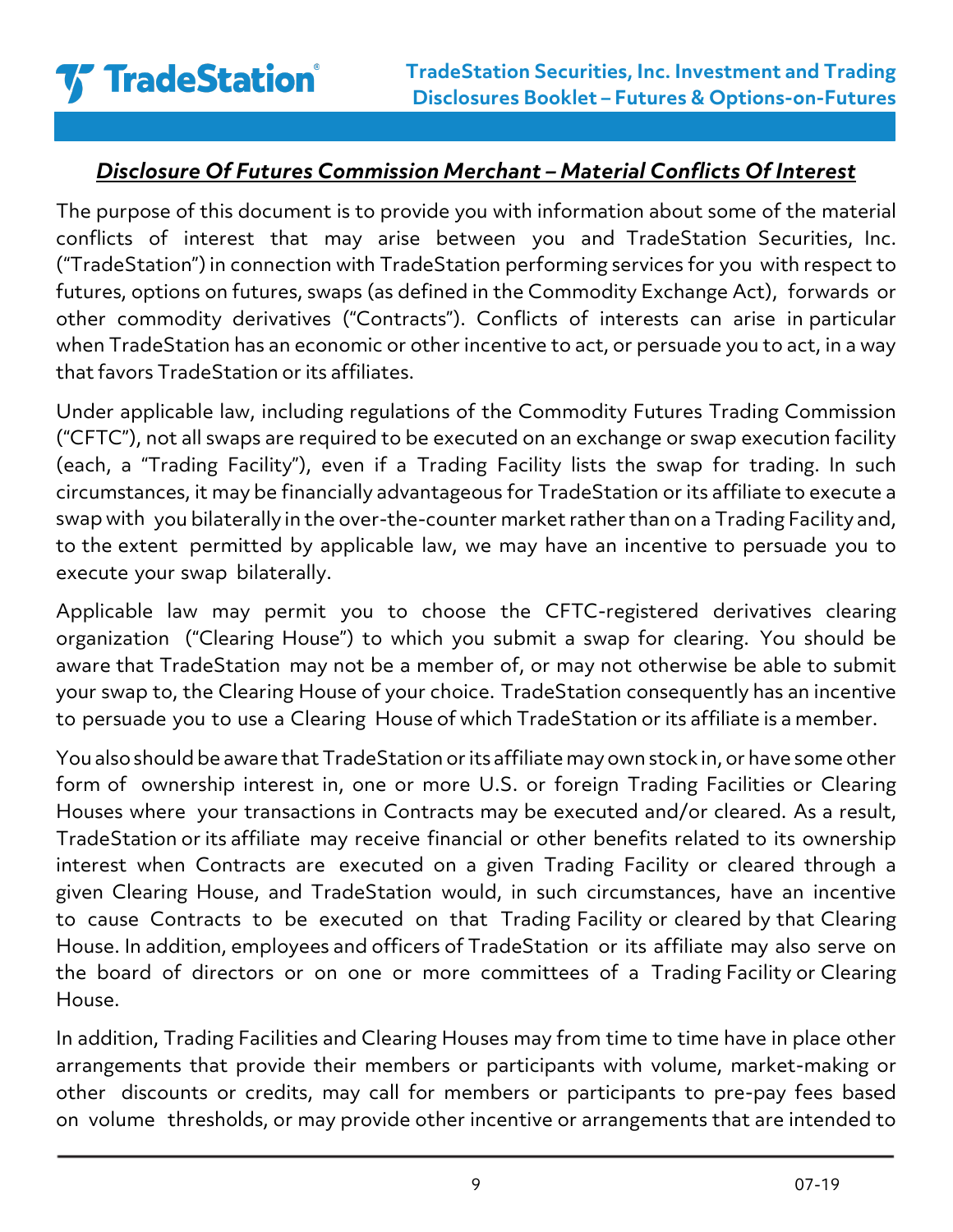encouragemarket participants to trade on or direct trades to that Trading Facility or Clearing House. TradeStation or its affiliate may participate in and obtain financial benefits from such incentive programs.

When we provide execution services to you (either in conjunction with clearing services or in an execution-only capacity), we may direct orders to affiliated or unaffiliated market-makers, other executing firms, individual brokers or brokerage groups for execution. When such affiliated or unaffiliated parties are used, they may, where permitted, agree to price concessions, volume discounts or refunds, rebates or similar payments in return for receiving such business. Likewise, where permitted by law and the rules of the applicable Trading Facility, we may solicit a counterparty to trade opposite your order or enter into transactions for its own account or the account of other counterparties that may, at times, be adverse to your interests in a Contract. In such circumstances, that counterparty may make payments and/or pay a commission to TradeStation in connection with that transaction. The results of your transactions may differ significantly from the results achieved by us for our own account, our affiliates, or for other customers.

In addition, where permitted by applicable law (including, where applicable, the rules of the applicable Trading Facility), TradeStation, its directors, officers, employees and affiliates may act on the other side of your order or transaction by the purchase or sale for an account, or the execution of a transaction with a counterparty, in which TradeStation or a person affiliated with TradeStation has a direct or indirect interest, or may a ffect any such order with a counterparty that provides TradeStation or its affiliates with discounts related to fees for Contracts or other products. In cases where we have offered you a discounted commission or clearing fee for Contracts executed through TradeStation as agent or with TradeStation or its affiliate acting as counterparty, TradeStation or its affiliate may be doing so because of the enhanced profit potential resulting from acting as executing broker or counterparty.

TradeStation or its affiliate may act as, among other things, an investor, research provider, placement agent, underwriter, distributor, remarketing agent, structurer, securitizer, lender, investment manager, investment adviser, commodity trading advisor, municipal advisor, market maker, trader, prime broker or clearing broker. In those and other capacities, TradeStation, its directors, officers, employees and affiliates may take or hold positions in, or advise other customers and counterparties concerning, or publish research or express a view with respect to, a Contract or a related financial instrument that may be the subject of advice from us to you. Any such positions and other advice may not be consistent with, or may be contrary to, your interests or to positions which are the subject of advice previously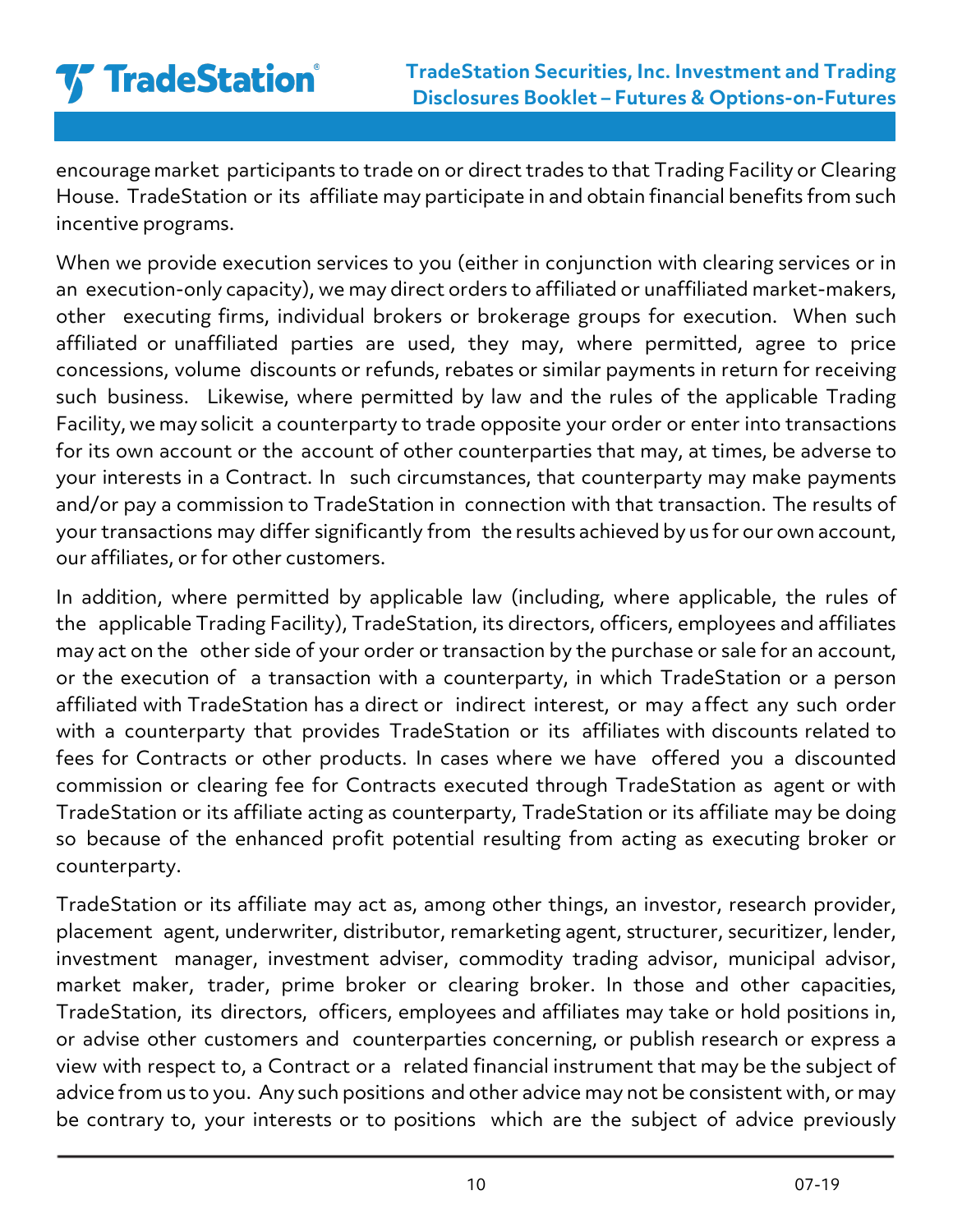provided by TradeStation or its affiliate to you, and unless otherwise disclosed in writing, we are not necessarily acting in your best interest and are not assessing the suitability for you of any Contract or related financial instrument. Acting in one or more of the capacities noted above may give TradeStation or its affiliate access to information relating to markets, investments and products. As a result, TradeStation or its affiliate may be in possession of information which, if known to you, might cause you to seek to dispose of, retain or increase your position in one or more Contracts or other financial instruments. TradeStation and its affiliate will be under no duty to make any such information available to you, except to the extent we have agreed in writing or as may be required under applicable law.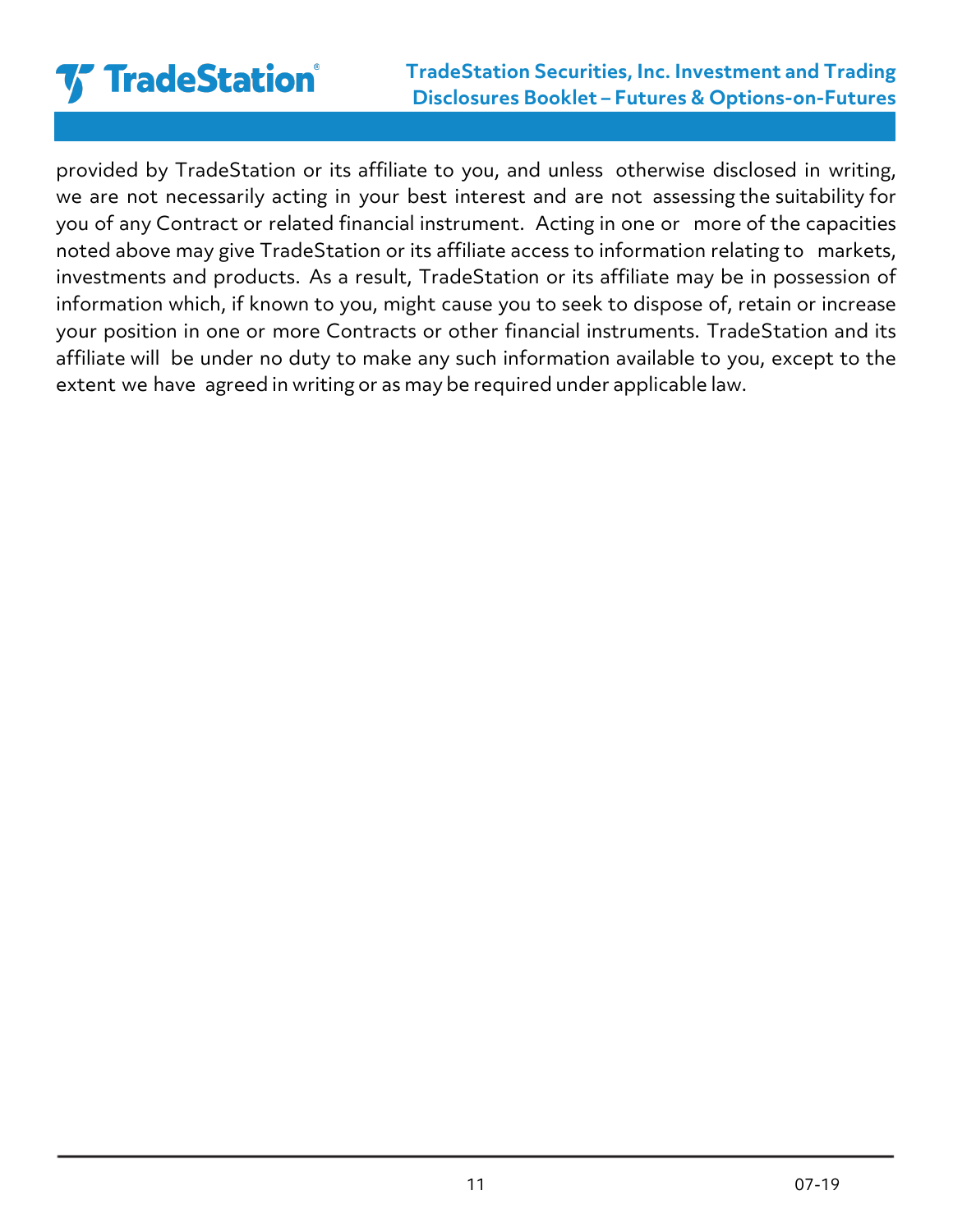<span id="page-12-1"></span> $\overline{a}$ 

# *Direct Order Transmittal Client Disclosure Statement[2](#page-12-1)*

<span id="page-12-0"></span>This statement applies to the ability of authorized customers of TradeStation Securities, Inc. ("TradeStation") to place orders for foreign futures and options transactions directly with non-U.S. entities (each, an "Executing Firm") that execute transactions on behalf of TradeStation's customer omnibus accounts.

### **Please be aware of the following should you be permitted to place the type of orders specified above:**

- The orders you place with an Executing Firm are for TradeStation's customer omnibus account maintained with a foreign clearing firm. Consequently, TradeStation may limit or otherwise condition the orders you place with the Executing Firm.
- You should be aware of the relationship of the Executing Firm and TradeStation. TradeStation may not be responsible for the acts, omissions, or errors of the Executing Firm, or its representatives, with which you place your orders. In addition, the Executing Firm may not be affiliated with TradeStation. If you choose to place orders directly with an Executing Firm, you may be doing so at your own risk.
- It is your responsibility to inquire about the applicable laws and regulations that govern the foreign exchanges on which transactions will be executed on your behalf. Any orders placed by you for execution on that exchange will be subject to such rules and regulations, its customs and usages, as well as any local laws that may govern transactions on that exchange. These laws, rules, regulations, customs and usages may offer different or diminished protection from those that govern transactions on U.S. exchanges. In particular, funds received from customers to margin foreign futures transactions may not be provided the same protections as funds received to margin futures transactions on domestic exchanges. Before you trade, you should familiarize yourself with the foreign rules which will apply to your particular transaction. United States regulatory authorities may be unable to compel the enforcement of the rules of regulatory authorities or markets in non-U.S. jurisdictions where transactions may be effected.

 $2$  This disclosure statement is relevant only if TradeStation has granted the direct order transmittal authorization described above to you. Pursuant to CFTC Regulation 30.12, you are eligible to receive such authorization only if (1) you are an eligible swap participant, as defined in former CFTC Regulation 35.1(b)(2), or (2) your decisions to invest in foreign futures or foreign options transactions are made by a commodity trading advisor ("CTA") that is subject to regulation under the Commodity Exchange Act or by a foreign person performing a similar role or function subject as such to foreign regulation, and certain other conditions are met.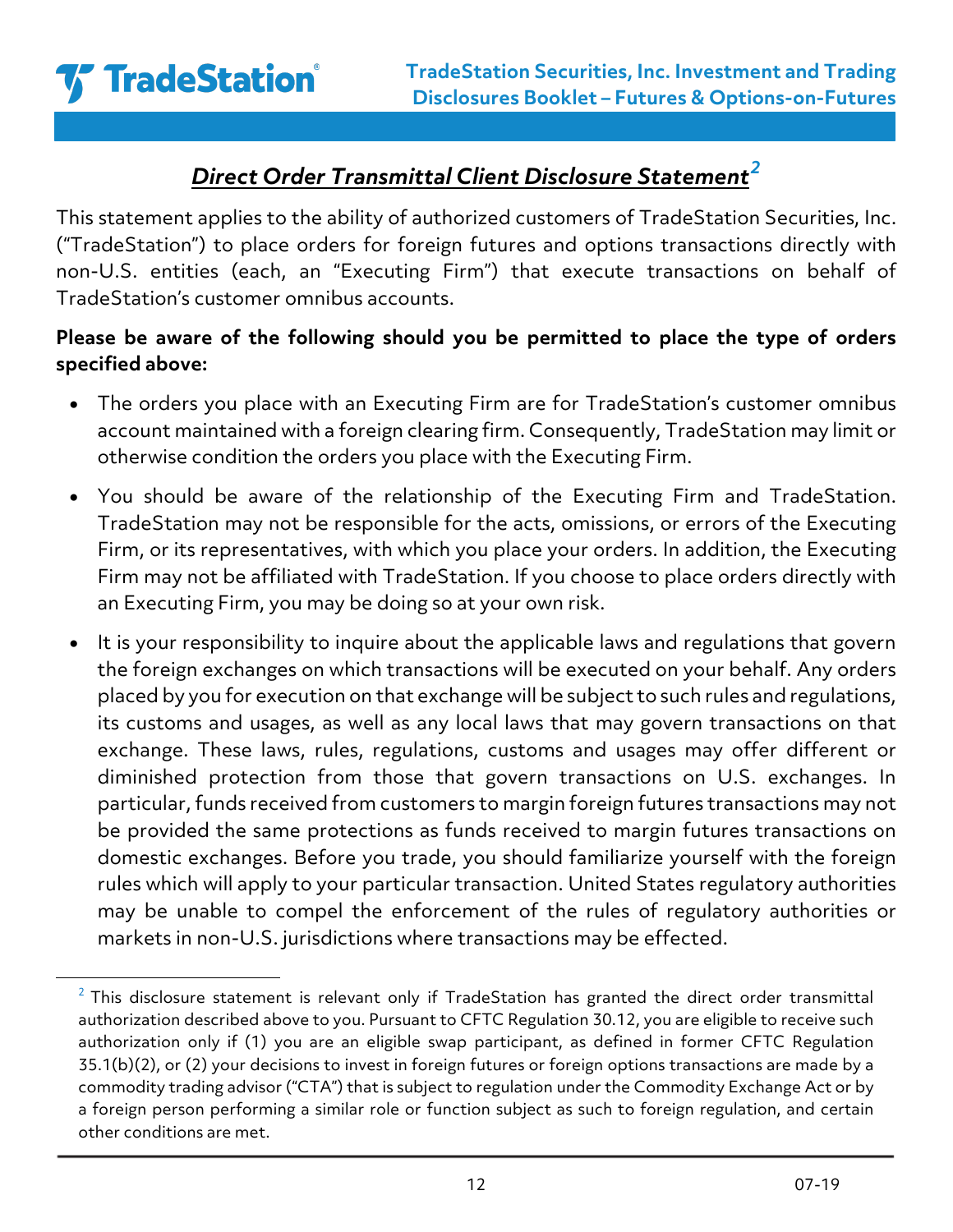• It is your responsibility to determine whether the Executing Firm has consented to the jurisdiction of the courts in the United States. In general, neither the Executing Firm nor any individuals associated with the Executing Firm will be registered in any capacity with the Commodity Futures Trading Commission. Similarly, your contacts with the Executing Firm may not be sufficient to subject the Executing Firm to the jurisdiction of courts in the United States in the absence of the Executing Firm's consent. Accordingly, neither the courts of the United States nor the Commission's reparations program will be available as a forum for resolution of any disagreements you may have with the Executing Firm, and your recourse may be limited to actions outside the United States.

Unless you object within five (5) days by giving notice as provided in your customer agreement after receipt of this disclosure, TradeStation will assume your consent to the aforementioned conditions.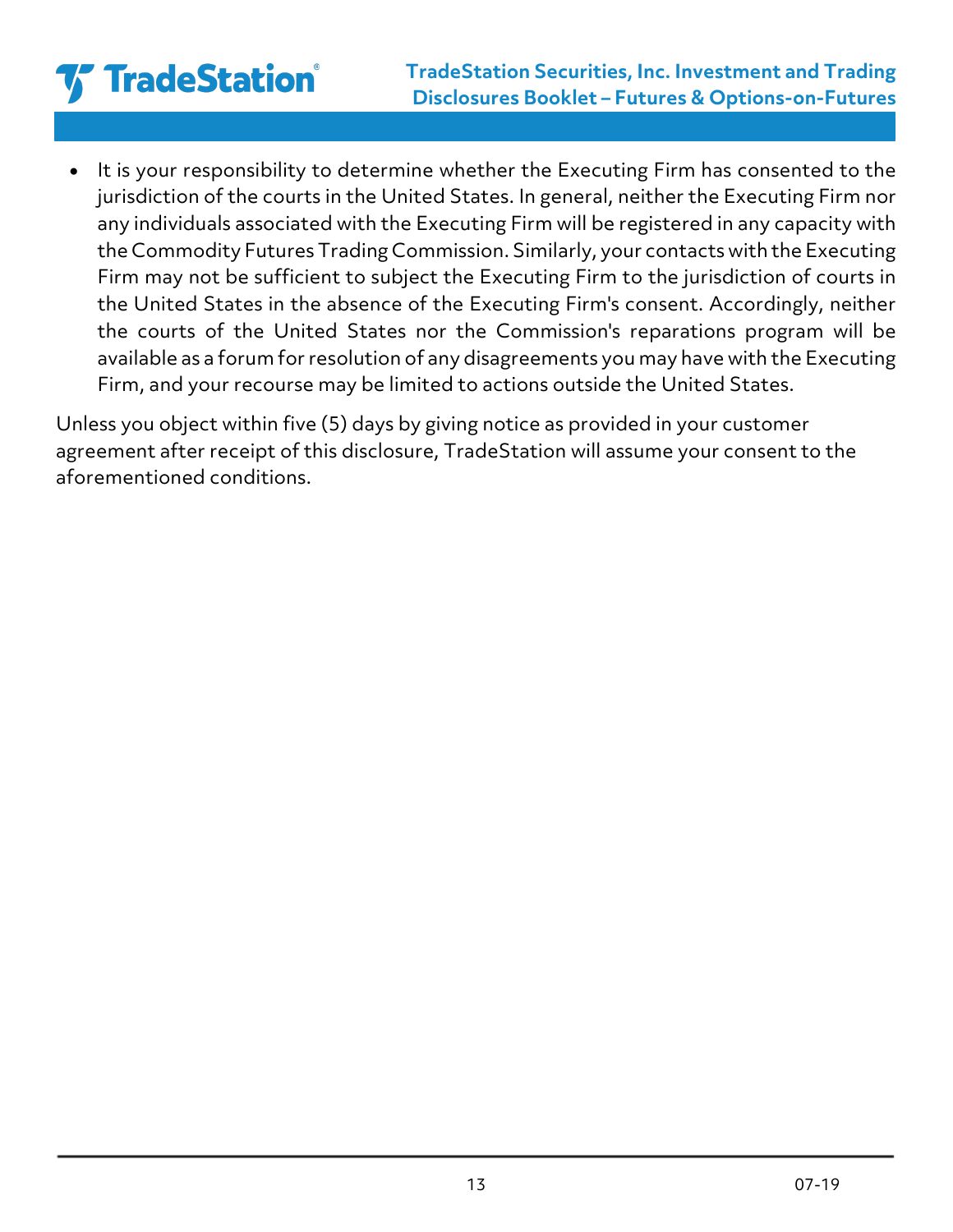## *Exercise and Assignment Policy For Futures Options*

<span id="page-14-0"></span>Exercise and assignment is the procedure by which an option position is converted into a futures position. The buyer of an option on a futures contract has the right (but not the obligation) to assume a specified futures position at a predetermined price (the exercise or strike price) at any time prior to the expiration of the option. The seller of the option must assume the opposite futures position if the buyer exercises this right.

There are four major differences between exercising an option on a futures position and making or taking delivery on a futures contract:

- (1) An option may be exercised on any business day between its sale and execution.
- (2) An option is exercised by the buyer's Clearing Member while a selling Clearing Member is randomly selected to satisfy the obligation of the option.
- (3) An option contract does not have to be exercised; it may be allowed to expire, or be liquidated (offset).
- (4) When an option is exercised, assignment of the short and long futures position is accomplished by the Clearing House or corporation through a book entry into the futures clearing system. The Clearing Members of the buyer and the seller are assigned futures positions at the strike price, and are subject to immediate variation margin calls.

The commodity exchanges have various provisions for exercising in-the-money options at expiration date. Customers have an obligation to monitor in-the-money options as the expiration dates approach. TradeStation Securities will automatically exercise in-the-money options. TradeStation Securities has procedures for assuring exercise notices to customers on a first-in-first-out non-preferential basis when it receives a notice from the Clearing House or corporation.

When a customer who has a short position is assigned an exercise notice, the broker should attempt to notify such customer prior to trading the next business day. If the assigned futures positions results in an open futures position, as opposed to offsetting an existing futures position, the customer must promptly pay any additional margins required.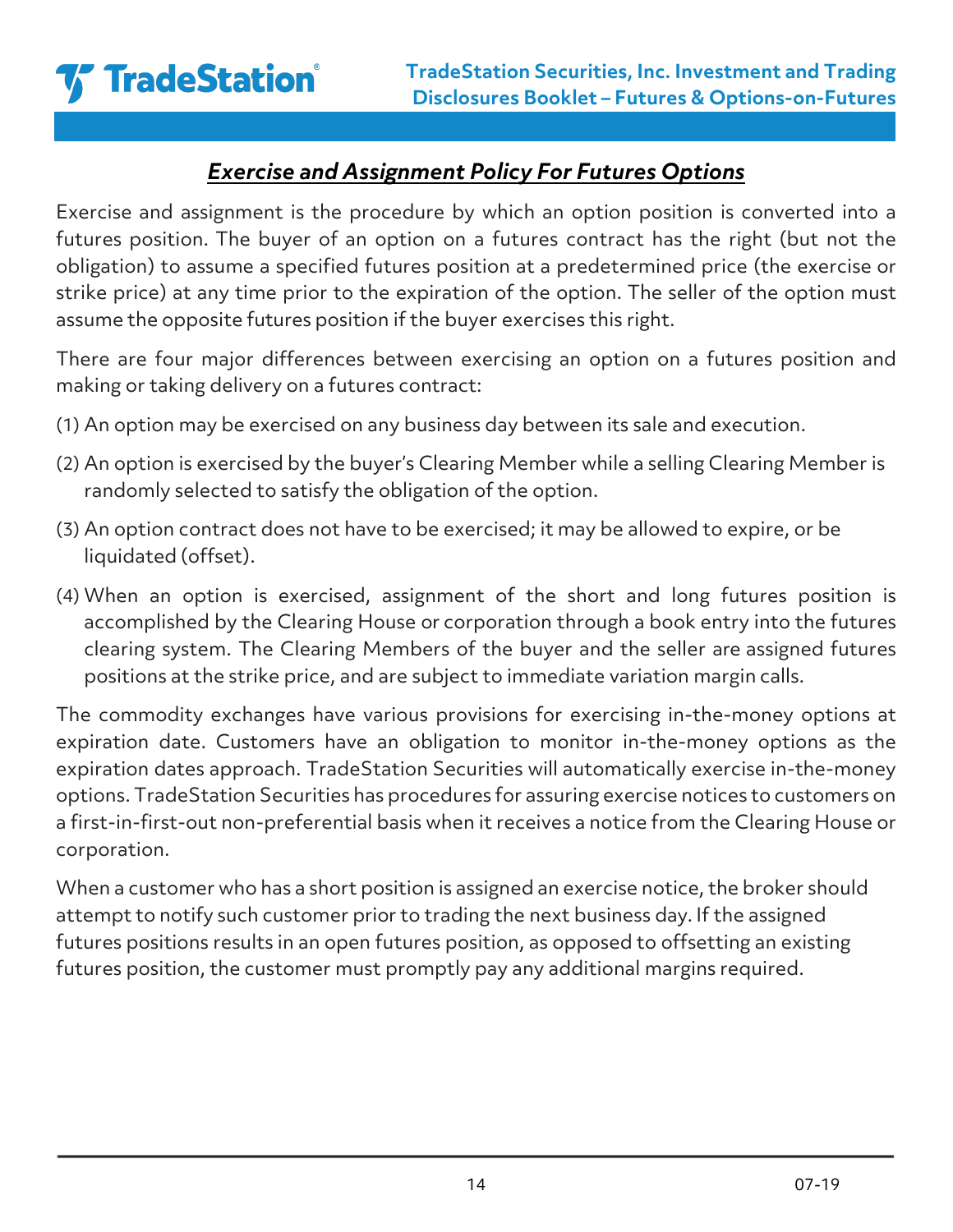<span id="page-15-0"></span>

### *Foreign Trader Disclosure Statement*

Dear Customer:

In accordance with Rules 15.05 and 21.03 of the Commodity Futures Trading Commission ("CFTC"), 17 C.F.R. §§15.05 and 21.03, we are considered to be your agent for purposes of accepting delivery and service of communications from or on behalf of the CFTC regarding any commodity futures contracts or commodity option contracts which are or have been maintained in your account(s) with us. In the event that you are acting as agent or broker for any other person(s), we are also considered to be their agent, and the agent of any person(s) for whom they may be acting as agent or broker, for purposes of accepting delivery and service of such communications. Service or delivery to us of any communication issued by or on behalf of the CFTC (including any summons, complaint, order, subpoena, special call, request for information, notice, correspondence or other written document) will be considered valid and effective service or delivery upon you or any person for whom you may be acting, directly or indirectly, as agent or broker.

You should be aware that Rule 15.05 also provides that you may designate an agent other than TradeStation. Any such alternative designation of agency must be evidenced by a written agency agreement which you must furnish to us and which we, in turn, must forward to the CFTC. If you wish to designate an agent other than us, please contact us in writing. You should consult 17 C.F.R. §15.05 for a more complete explanation of the foregoing.

Upon a determination by the CFTC that information con concerning your account(s) with us may be relevant in enabling the CFTC to determine whether the threat of a market manipulation, corner, squeeze, or other market disorder exists, the CFTC may issue a call for specific information from us or from you. In the event that the CFTC directs a call for information to us, we must provide the information requested within the time specified by the CFTC. If the CFTC directs a call for information to you through us as your agent, we must promptly transmit the call to you, and you must provide the information requested with the time specified by the CFTC. If any call by the CFTC for information regarding your account(s) with us is not met, the CFTC has authority to restrict such account(s) to trading for liquidation only. You have the right to a hearing before the CFTC to contest any call for information concerning your account(s) with us, but your request for a hearing will not suspend the CFTC's call for information unless the CFTC modifies or withdraws the call. Please consult 17 C.F.R. §21.03 for a more complete description of the foregoing (including the type of information you may be required to provide).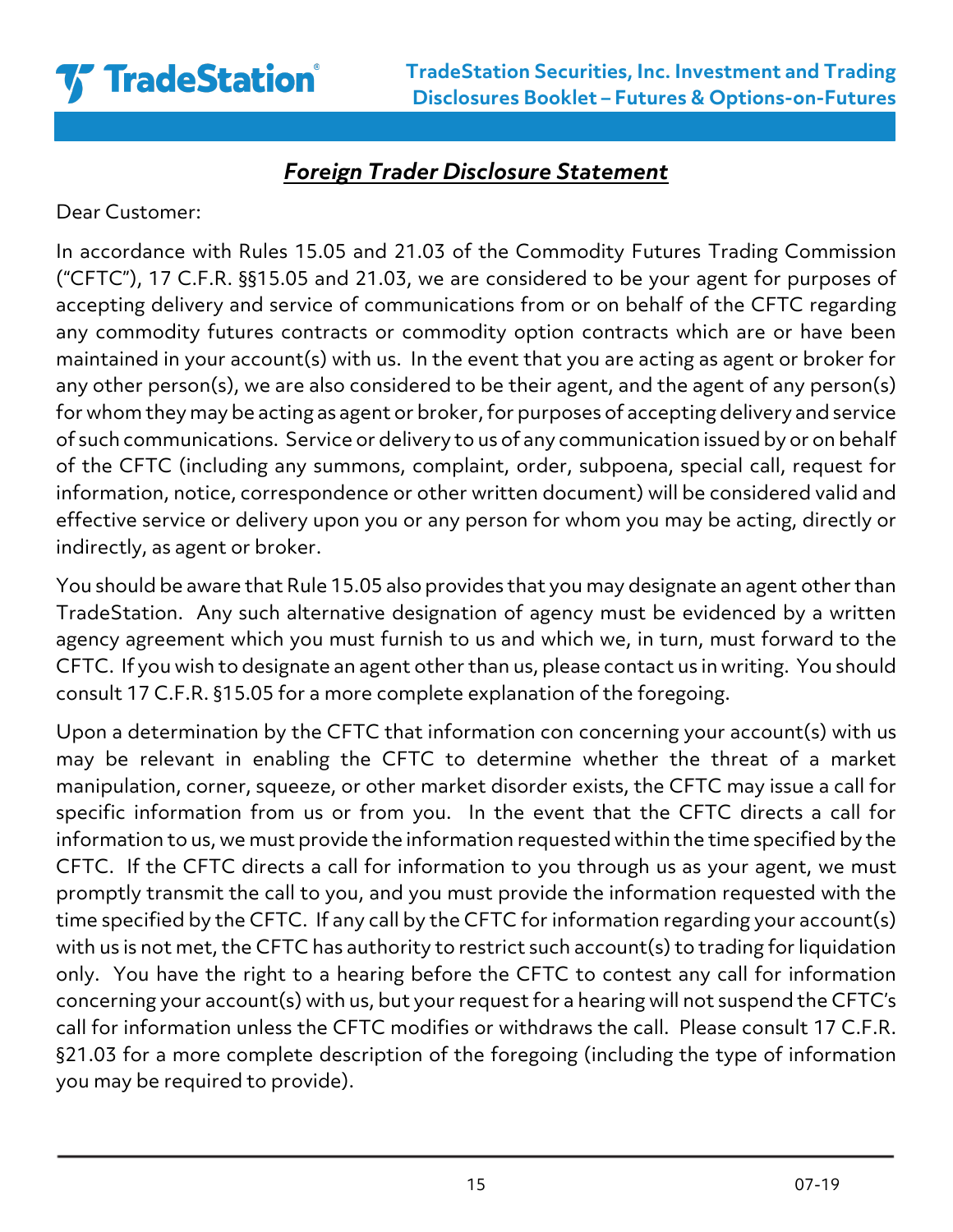Certain additional regulations may affect you. Part 17 of the CFTC Regulations, 17 C.F.R. Part 17, requires each futures commission merchant and foreign broker to submit a report to the CFTC with respect to each account carried by such futures commission merchant or foreign broker which contains a reportable futures position. (Specific reportable position levels for all futures contracts traded on U.S. exchanges are established in Rule 15.03.) In addition, Part 18 of the CFTC Regulations, 17 C.F.R. Part 18, requires all traders (including foreign traders) who own or control a reportable futures or options position and who have received a special call from the CFTC to file a Large Trader Reporting Form (Form 103) with the CFTC within one day after the special call upon such trader by the CFTC. Please consult 17 C.F.R. 17 and 18 for more complete information with respect to the foregoing.

Very truly yours,

### **TradeStation Securities, Inc.**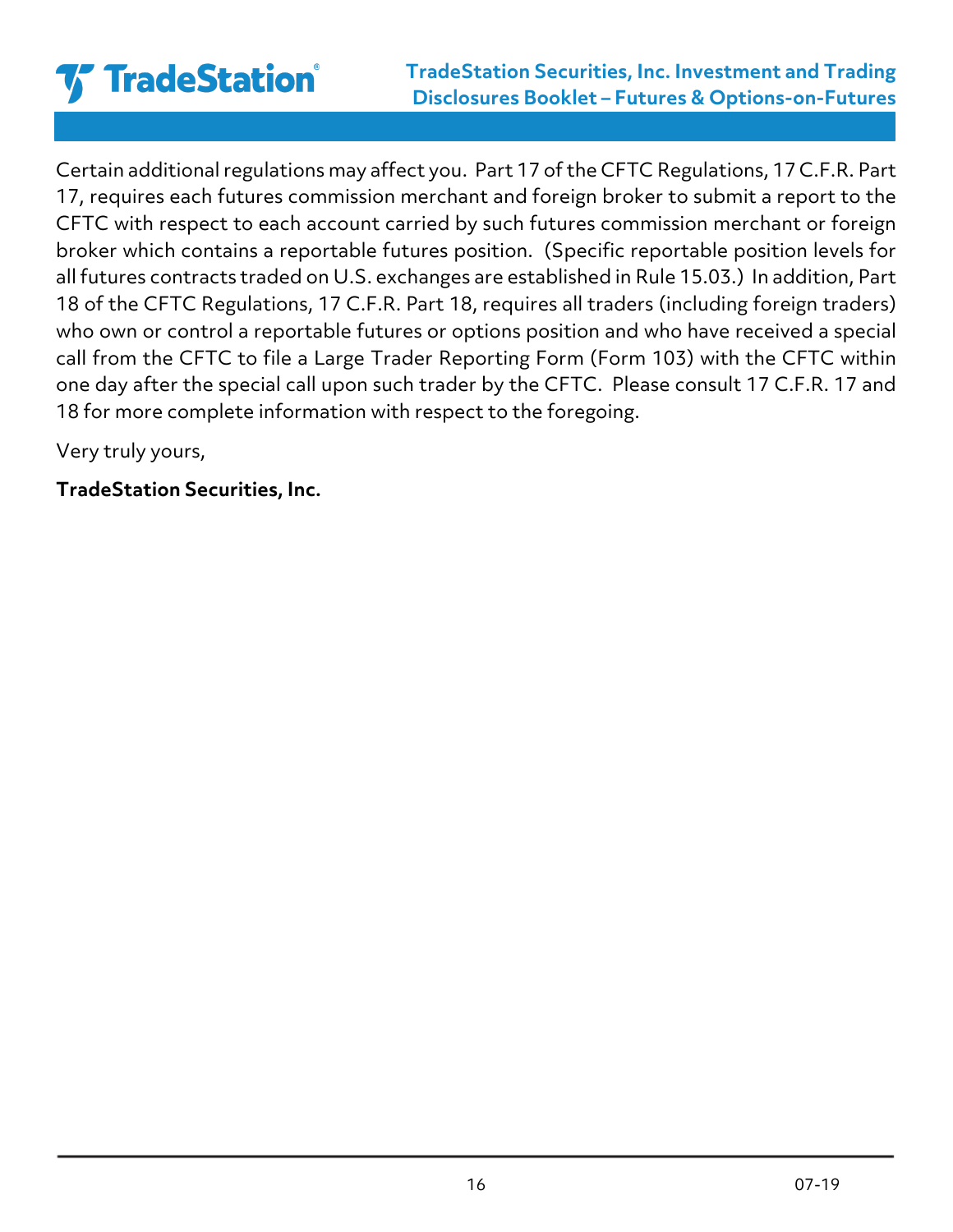# *Notice Regarding Average Price System*

<span id="page-17-0"></span>You should be aware that certain United States and foreign exchanges, including the CME and CBOT, may now or in the future allow a futures commission merchant such as TradeStation Securities Inc. ("TradeStation") to confirm trades executed on such exchanges to some or all of their customers on an average price basis, regardless of whether the exchanges have average price systems of their own. Average prices that are not calculated by an exchange system will be calculated by your futures commission merchant. In either case, trades that are confirmed to you at average prices will be designated as such on your daily and monthly statements.

An "average price system" enables a clearing futures commission merchant to confirm to customers an average price when multiple execution prices are received on an order or series of orders for the same accounts. For example, if an order transmitted by an account manager on behalf of several customers is executed at more than one price, those prices may be averaged, and the average may be confirmed to each customer. Customers may choose whether to use an average price system and may request that an average price system be used for discretionary or non-discretionary accounts.

An order subject to an average price system must be for the same commodity. An average price system order may be used for futures, options or combination transactions. An average price system order for futures must be for the same commodity and month and, for options, it must be for the same commodity, month, type (i.e., put/call) and strike price.

An average price system indicator will appear on the confirmation and monthly statement for a customer whose positions have been confirmed at an average price. This indicator will notify the customer that the confirmed price represents an average price or rounded average price.

The average price is not the actual execution price. An average price system will calculate the same price for all customers that participate in the order.

An average price system may be used when a series of orders are entered for a group of accounts. For example, a bunched average price system order (i.e., an order that represents more than one customer account) executed at 10:00 a.m. could be averaged with a bunched average price system order executed at 12:00 p.m., provided, however, that each of the bunched orders is for the same accounts. In addition, market orders and limit orders may be averaged, as may limit orders at different prices, provided, however, that each order is for the same accounts.

The following scenario exemplifies what occurs if an average price system order is onlypartially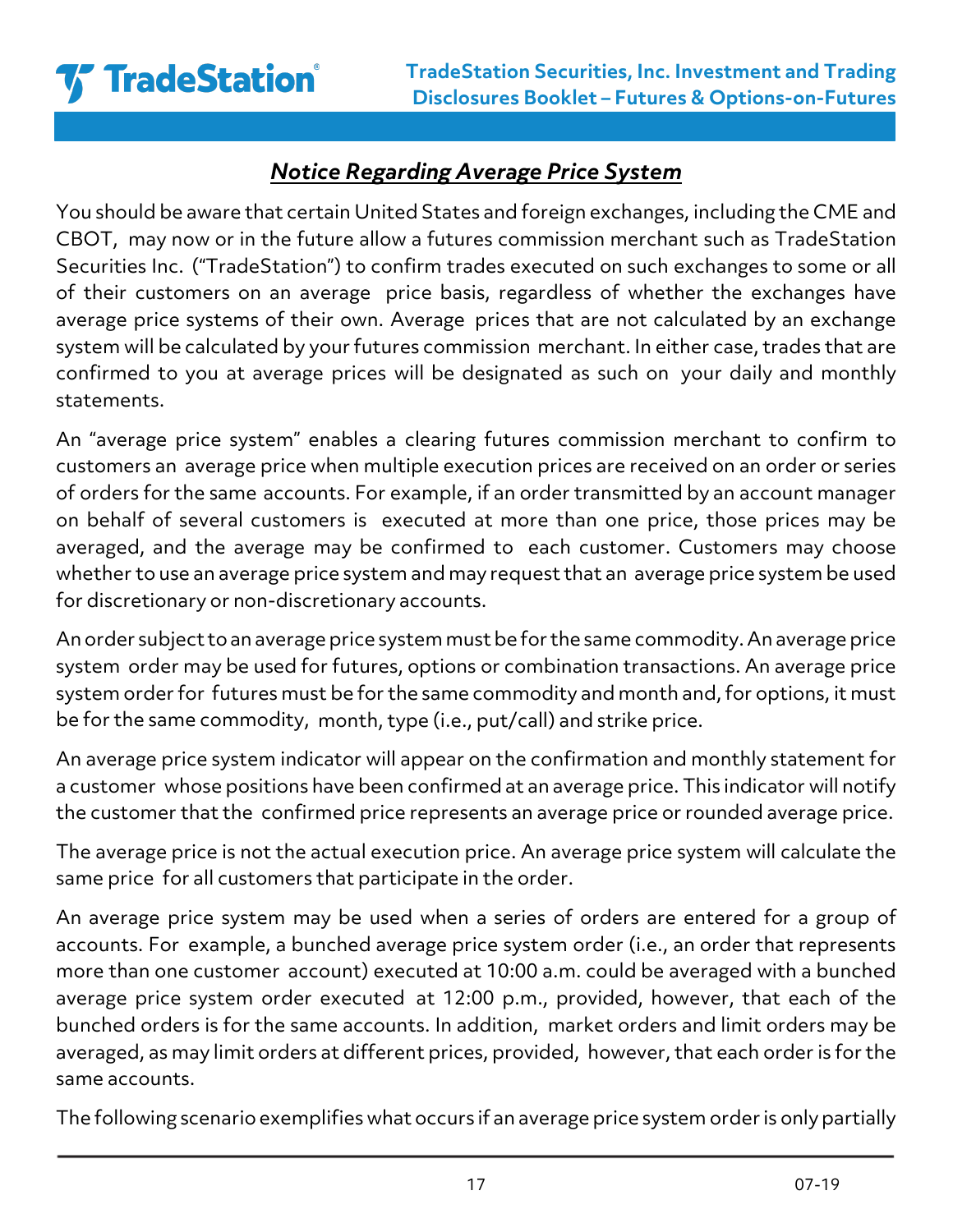executed. At 10:00 a.m. an average price system order to buy 100 Dec S & P 500 futures contracts is transmitted at a limit price of 376.00, of which 50 positions are executed at 376.00 and the balance is not filled. At 12:00 p.m. an average price system order to buy 100 Dec S & P 500 futures contracts is transmitted at a limit price of 375.00, of which 50 positions are executed at 375.00 and the balance is not filled. Both orders are part of a series for the same group of accounts. In this example, the two prices will be averaged. If the order was placed for more than one account, the account controller must rely on pre- existing allocation procedures to determine the proportions in which each account will share in the partial fill.

Upon receipt of an execution at multiple prices for an order with an average price system indicator, an average will be computed by multiplying the execution prices by the quantities at those prices divided by the total quantities. An average price for a series of orders will be computed based on the average prices of each order in that series. The actual average price or the average price rounded to the next price increment may be confirmed to customers. If a clearing member confirms the rounded average price, the clearing member must round the average price up to the next price increment for a sell order. The rounding process will create a cash residual of the difference between the actual average price and the rounded average price that must be paid to the customer. An average price system may produce prices that do not conform to whole cent increments. In such cases, any amounts less than one cent may be retained by the clearing member. For example, if the total residual to be paid to a customer on a rounded average price for ten contracts is \$83.333333, the clearing membermaypay \$83.33 to the customer.

If you would like more information on average price system orders, please contact your TradeStation Client Services Representative or your Trading Advisor (as applicable).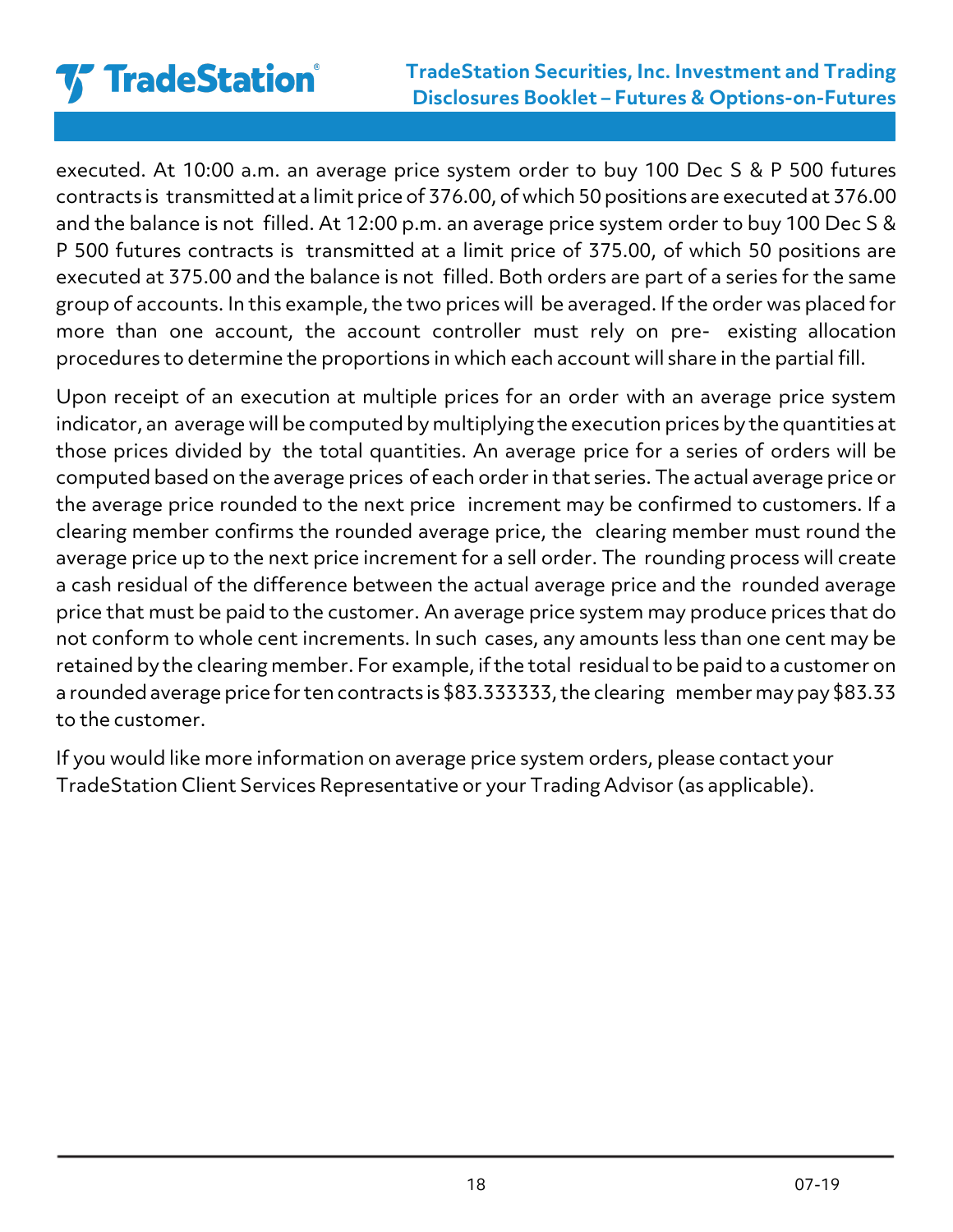# <span id="page-19-0"></span>*Disclosures Required By CME Regulation To Be Provided To Singapore Market Participants*

- CME Clearing's operations are subject to the laws of the United States and regulations promulgated by the U.S. Commodity Futures Trading Commission ("CFTC");
- The rights and remedies available to Singapore-based participants as stated in CME's rules, policies and procedures may be governed by U.S. law. Such rights and remedies under U.S. law may differ from those available to Singapore-based participants when accessing Singapore- based clearing houses which are primarily regulated by Singapore laws;
- Funds and collateral posted to a clearing intermediary registered as a U.S. futures commission merchant ("FCM") are subject to customer protection provisions of U.S. law;
- U.S. law and regulation mandate segregation of customer positions and collateral from the positions and collateral of FCM clearing members and prescribe the customer segregation model for futures and swaps, respectively, at both the FCM- and clearing house-levels. The structure and insolvency law impacts of the U.S. customer protection regime may differ from those of Singapore;
- Trades cleared at CME will be subject to U.S. business hours and settlement timelines as set forth in Exchange or Clearing House rules;
- Trades cleared at CME may be subject to U.S. tax law and applicable provisions of the U.S. Internal Revenue Code, which may have a different impact than Singapore tax law; and
- Costs associated with clearing should be discussed with the clearing member offering clearing services.

**Nothing included in this bulletin should be regarded as legal advice. Tax advisors, legal counsel and Exchange or Clearing House rules, as applicable, should be consulted in all cases where a Singapore-basedparticipanthasquestions concerning the conductof theirbusiness or the impact of U.S. law or regulation thereon.**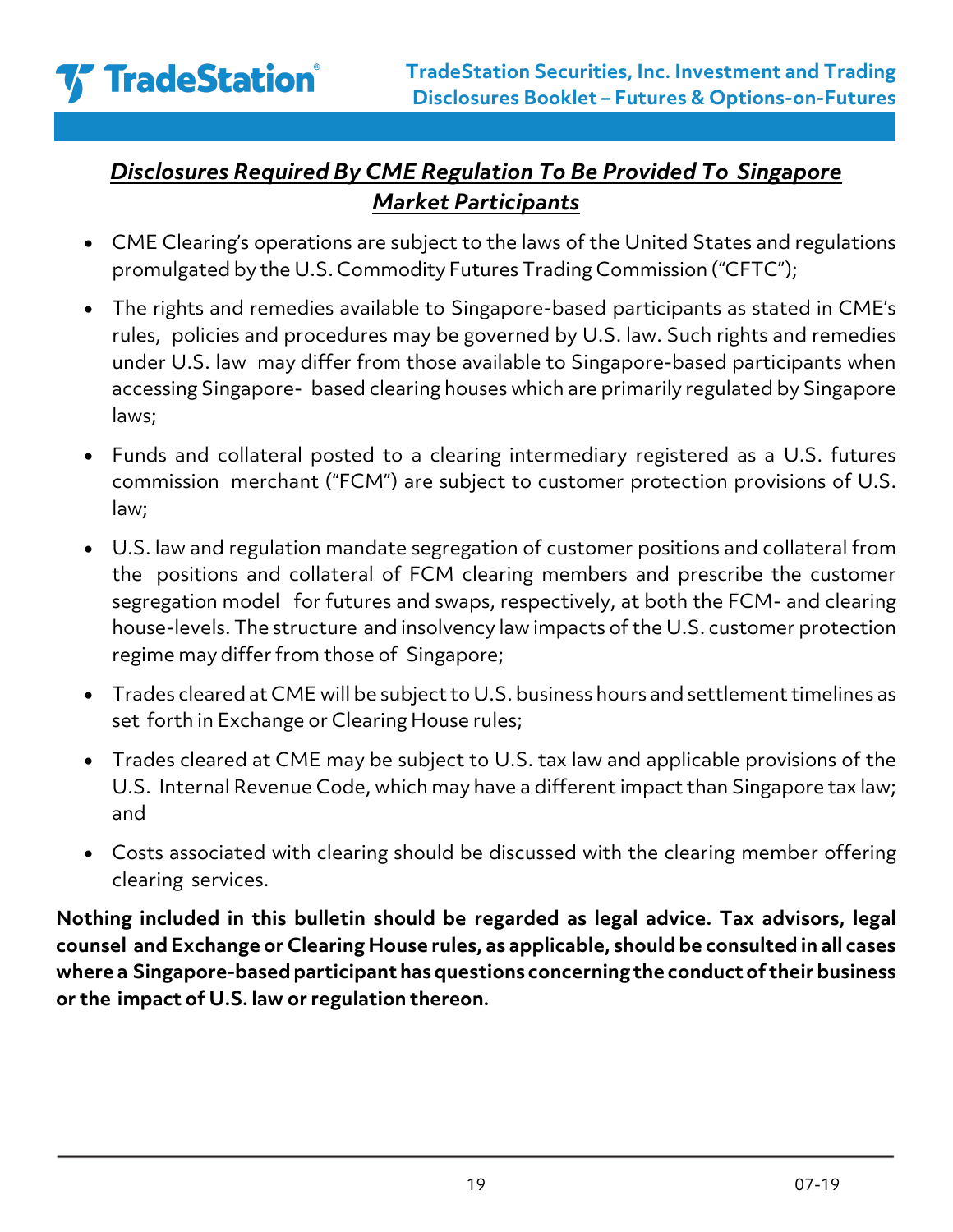# *Uniform Notification Regarding Access To Market Data*

<span id="page-20-0"></span>As a market user you may obtain access to market data available through an electronic trading system, software or device that is provided or made available to you by a broker or an affiliate of such broker. This market data may include, with respect to products of an exchange (the "Exchange") or the products of third party participating exchanges (the "Participating Exchange") that are traded on or through the electronic trading platform of the Exchange, but is not limited to, "real time" or delayed market prices, opening and closing prices and ranges, high-low prices, settlement prices, estimated and actual volume information, bids or offers and the applicable sizes and numbers of such bids or offers.

You are hereby notified that this market data constitutes valuable confidential information that is the exclusive proprietary property of the applicable Exchange and is not within the public domain. Such market data may only be used for your firm's internal use. You may not, without the written authorization of the applicable Exchange, redistribute, sell, license, retransmit or otherwise provide the market data, internally or externally and in any format, by electronic or other means, including, but not limited to the Internet. Further, you may not, without the written authorization of the applicable Exchange, use market data of an Exchange (a) for purposes of determining any price, including any settlement price, for any futures product, options on futures product or other derivatives instrument traded on any exchange other than the applicable Exchange or a Participating Exchange or (b) in constructing or calculating the value of any index or indexed product. Additionally, you agree you will not, and will not permit any other individual or entity to, (x) use market data of an Exchange in any way so as to compete with such Exchange or to assist or allow a third party to compete with such Exchange or (y) use that portion of the market data of an Exchange which relates to any product of a Participating Exchange in any way so as to compete with that Participating Exchange or to assist or allow a third party to compete with such Participating Exchange.

You must provide upon request of the broker through which your firm has obtained access to market data of an Exchange, or upon request pf the applicable Exchange, information demonstrating your firm's use of the market data of such Exchange in accordance with this notification. Each applicable Exchange reserves the right to terminate the access of any market user to such market data for any reason. You also agree that you will cooperate with each Exchange with respect to which you have access to market data of that Exchange and permit each such Exchange reasonable access to your premises should such Exchange wish to conduct an audit or review connected to the distribution of market data of that Exchange.

NEITHER AN EXCHANGE, NOR ANY PARTICIPATING EXCHANGE, NOR THE BROKER,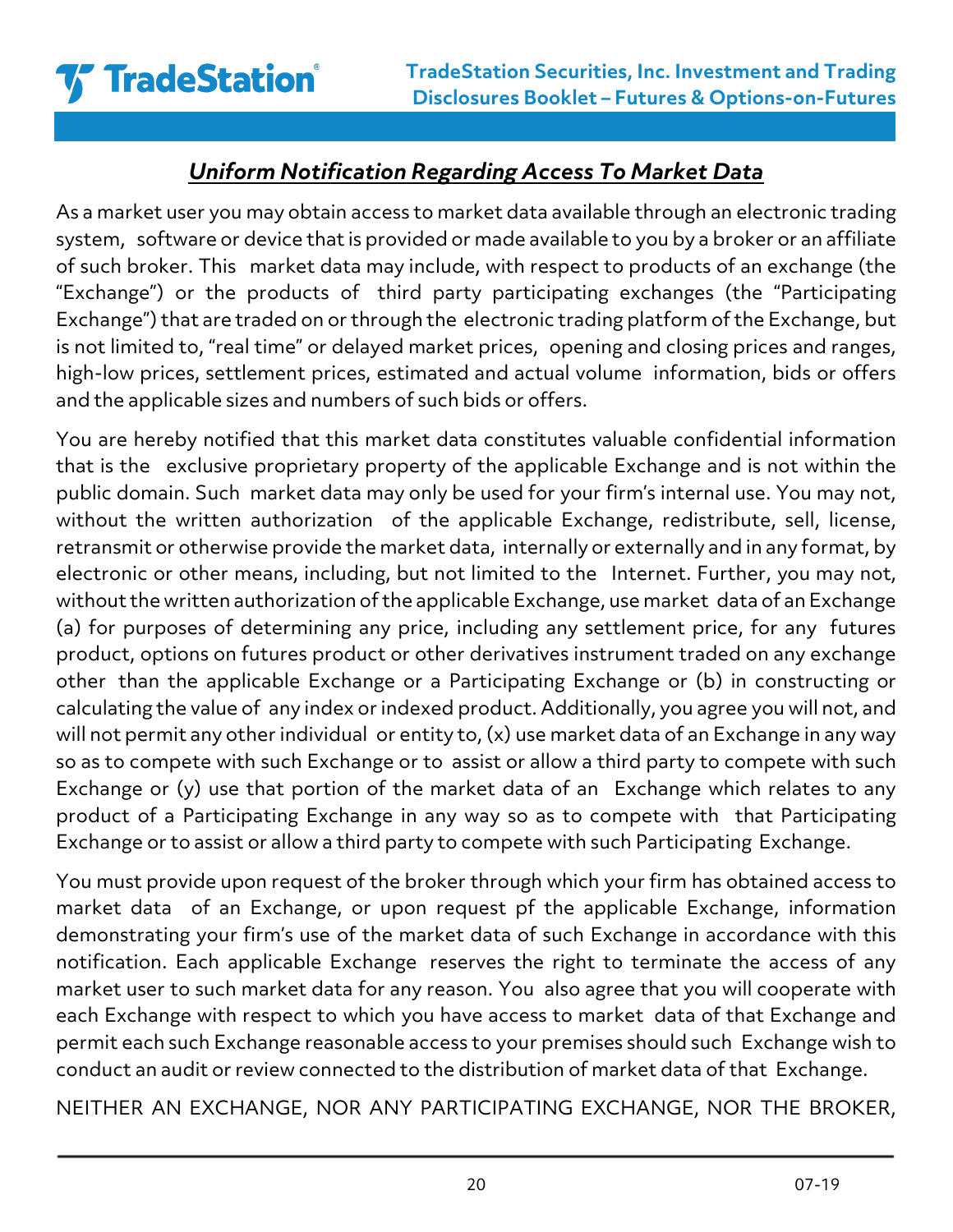NOR THEIR RESPECTIVE MEMBERS, SHAREHOLDERS, DIRECTORS, OFFICERS, EMPLOYEES OR AGENTS, GUARANTEE THE TIMELINESS, SEQUENCE, ACCURACY OR COMPLETENESS OF THE DESIGNATED MARKET DATA, MARKET INFORMATION OR OTHER INFORMATION FURNISHED NOR THAT THE MARKET DATA HAVE BEEN VERIFIED. YOU AGREE THAT THE MARKET DATA AND OTHER INFORMATION PROVIDED IS FOR INFORMATION PURPOSES ONLY AND IS NOT INTENDED AS AN OFFER OR SOLICITATION WITH RESPECT TO THE PURCHASE OR SALE OF ANY SECURITY OR COMMODITY.

NEITHER AN EXCHANGE, NOR ANY PARTICIPATING EXCHANGE, NOR THE BROKER NOR THEIR RESPECTIVE MEMBERS, SHAREHOLDERS, DIRECTORS, OFFICERS, EMPLOYEES OR AGENTS, SHALL BE LIABLE TO YOU OR TO ANY OTHER PERSON, FIRM OR CORPORATION WHATSOEVER FOR ANY LOSSES, DAMAGES, CLAIMS, PENALTIES, COSTS OR EXPENSES (INCLUDING LOST PROFITS) ARISING OUT OF OR RELATING TO THE MARKET DATA IN ANY WAY, INCLUDING BUT NOT LIMITED TO, ANY DELAY, INACCURACIES, ERRORS OR OMISSIONS IN THE MARKET DATA OR IN THE TRANSMISSION THEREOF OR FOR NONPERFORMANCE, DISCONTINUANCE, TERMINATION OR INTERRUPTION OF SERVICE OR FOR ANY DAMAGES ARISING THEREFROM OR OCCASIONED THEREBY, DUE TO ANY CAUSE WHATSOEVER, WHETHER OR NOT RESULTING FROM NEGLIGENCE ON THEIR PART. IF THE FOREGOING DISCLAIMER AND WAIVER OF LIABILITY SHOULD BE DEEMED INVALID OR INEFFECTIVE, NEITHER AN EXCHANGE, NOR ANY PARTICIPATING EXCHANGE, NOR THE BROKER, NOR THEIR RESPECTIVE SHAREHOLDERS, MEMBERS, DIRECTORS, OFFICERS, EMPLOYEES OR AGENTS, SHALL BE LIABLE IN ANY EVENT, INCLUDING THEIR OWN NEGLIGENCE, BEYOND THE ACTUAL AMOUNT OF LOSS OR DAMAGE OR THE AMOUNT OF THE MONTHLY FEE PAID BY YOU TO SUCH BROKER, WHICHEVER IS LESS. YOU AGREE THAT NEITHER AN EXCHANGE, NOR ANY PARTICIPATING EXCHANGE, NOR THE BROKER NOR THEIR RESPECTIVE SHAREHOLDERS, MEMBERS, DIRECTORS, OFFICERS, EMPLOYEES OR AGENTS, SHALL BE LIABLE TO YOU OR TO ANY OTHER PERSON, FIRM OR CORPORATION WHATSOEVER FOR ANY INDIRECT, SPECIAL OR CONSEQUENTIAL DAMAGES, INCLUDING WITHOUT LIMITATION, LOST PROFITS, COSTS OF DELAY OR COSTS OF LOST OR DAMAGED DATA.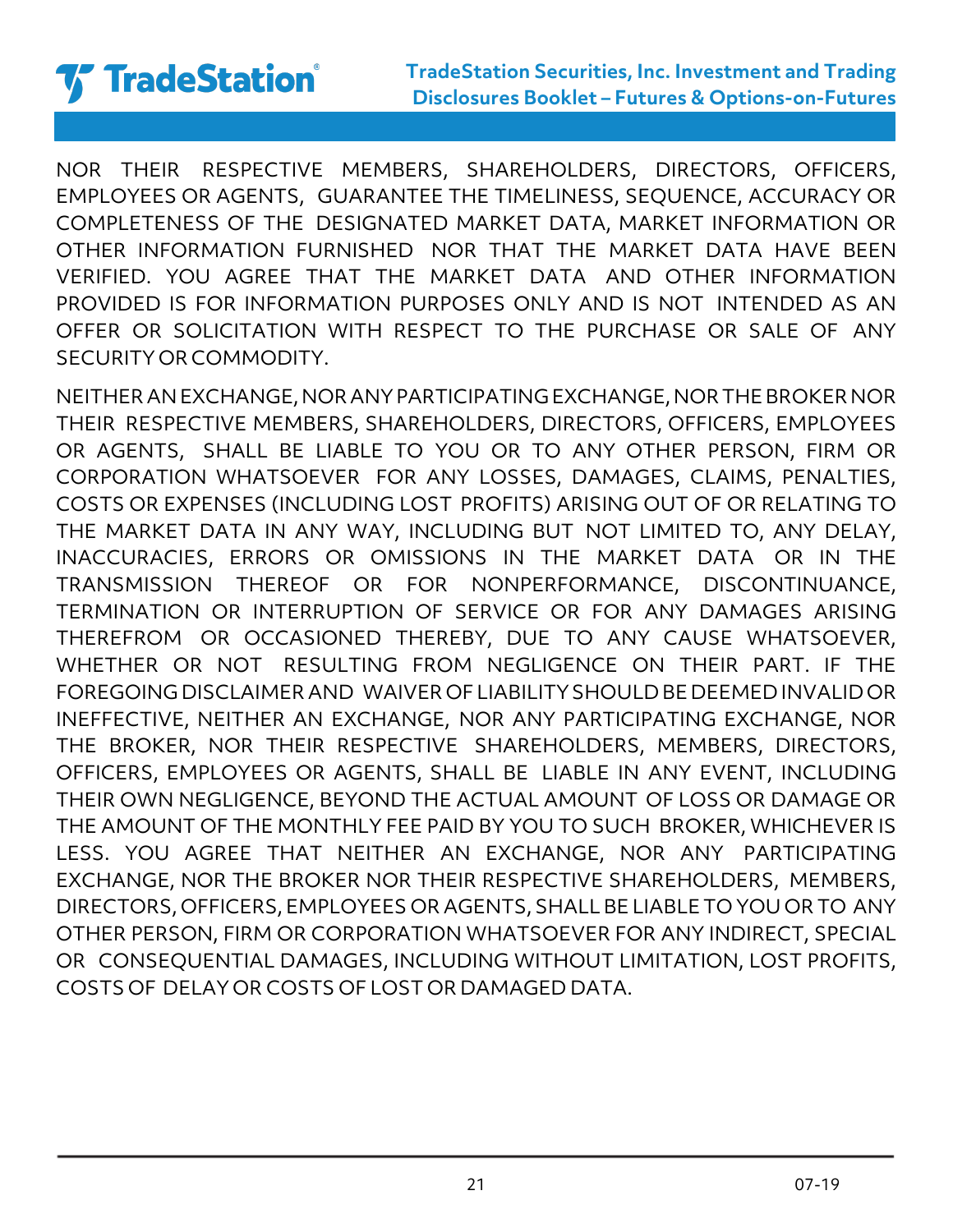<span id="page-22-0"></span>

### **Customer Advisory: Understand the Risks of Virtual Currency Trading**

#### **The U.S. Commodity Futures Trading Commission (CFTC) is issuing this customer advisory to inform the public of possible risks associated with investing or speculating in virtual currencies or recently launched Bitcoin futures and options.**

Virtual currency is a digital representation of value that functions as a medium of exchange, a unit of account, or a store of value, but it does not have legal tender status. Virtual currencies are sometimes exchanged for U.S. dollars or other currencies around the world, but they are not currently backed nor supported by any government or central bank. Their value is completely derived by market forces of supply and demand, and they are more volatile than traditional fiat currencies. Profits and losses related to this volatility are amplified in margined futures contracts.

For hedgers – those who own Bitcoin or other virtual currencies and who are looking to protect themselves against potential losses or looking to buy virtual currencies at some point in the future – futures contracts and options are intended to provide protection against this volatility. However, like all futures products, speculating in these markets should be considered a high-risk transaction.

# **Bitcoin is a Commodity**

Bitcoin and other virtual currencies have been determined to be commodities under the **Commodity Exchange Act** (CEA). The Commission primarily regulates commodity derivatives contracts that are based on underlying commodities. While its regulatory oversight authority over commodity cash markets is limited, the CFTC maintains general anti-fraud and manipulation enforcement authority over virtual currency cash markets as a commodity in interstate commerce.

#### **What makes virtual currency risky?**

Purchasing virtual currencies on the cash market – spending dollars to purchase Bitcoin for your personal wallet, for example – comes with a number of risks, including:

- most cash markets are not regulated or supervised by a government agency;
- platforms in the cash market may lack critical system safeguards, including customer protections;
- volatile cash market price swings or flash crashes;
- cash market manipulation;
- cyber risks, such as hacking customer wallets; and/or
- platforms selling from their own accounts and putting customers at an unfair disadvantage.

It's also important to note that market changes that affect the cash market price of a virtual currency may ultimately affect the price of virtual currency futures and options.

**When customers purchase a virtual currency-based futures contract, they may not be entitled to receive the actual virtual currency, depending on the particular contract.** Under most futures contracts currently being offered, customers are buying the right to receive or pay the amount of an underlying commodity value in dollars at some point in the future. Such futures contracts are said to be "cash settled." Customers will pay or receive (depending on which side of the contract they have taken –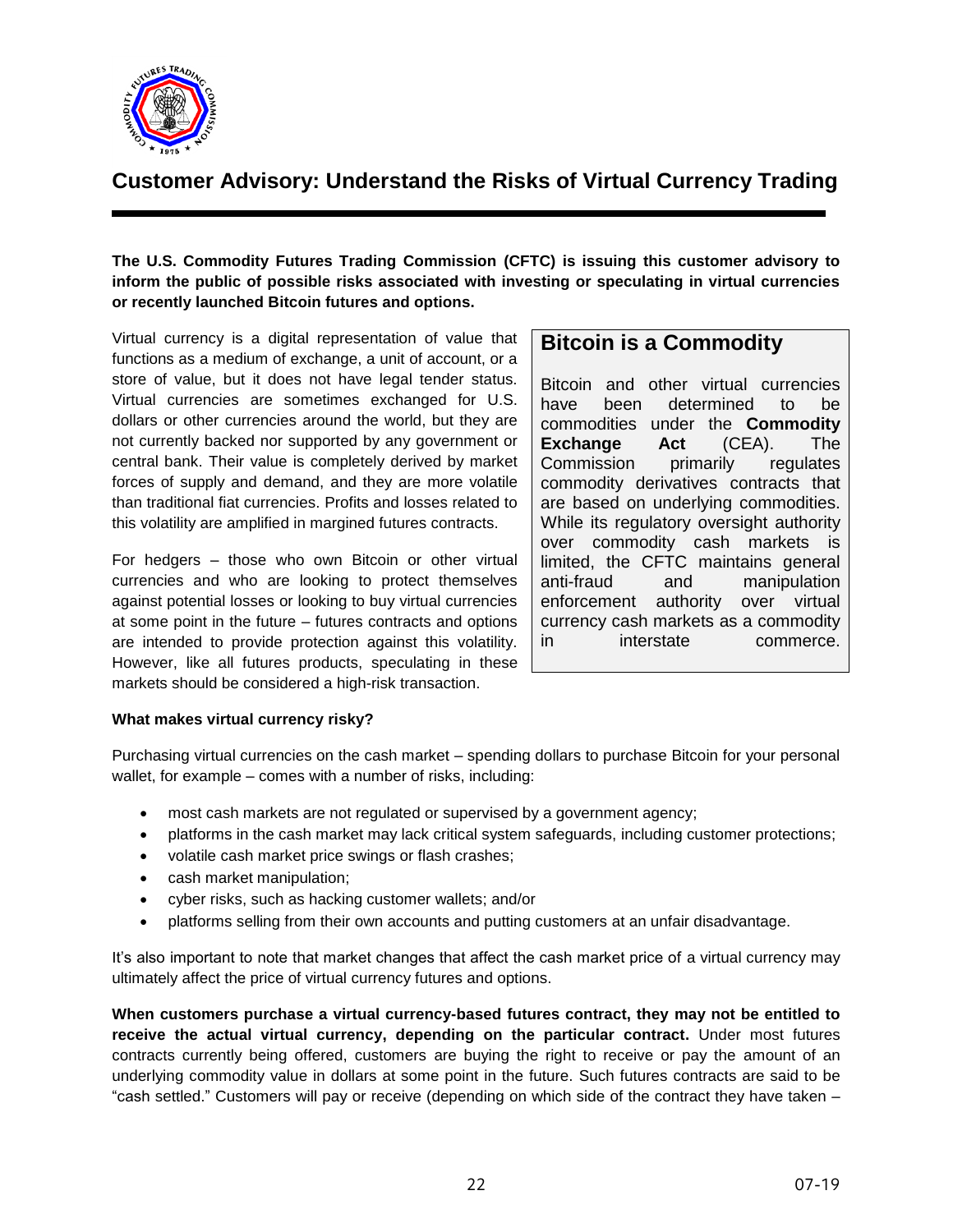long or short) the dollar equivalent of the virtual currency based on an index or auction price specified in the contract. Thus, customers should inform themselves as to how the index or auction prices used to settle the contract are determined.

**Entering into futures contracts through leveraged accounts can amplify the risks of trading the product.** Typically, participants only fund futures contracts at a fraction of the underlying commodity price when using a margin account. This creates "leverage," and leverage amplifies the underlying risk, making a change in the cash price even more significant. When prices move in the customers' favor, leverage provides them with more profit for a relatively small investment. But, when markets go against customers' positions, they will be forced to refill their margin accounts or close out their positions, and in the end may lose more than their initial investments.

#### **Beware of related fraud**

Virtual currencies are commonly targeted by hackers and criminals who commit fraud. There is no assurance of recourse if your virtual currency is stolen. Be careful how and where you store your virtual currency. The CFTC has received complaints about virtual currency exchange scams, as well as Ponzi and "pyramid" schemes.

If you decide to buy virtual currencies or derivatives based on them, remember these tips:

- If someone tries to sell you an investment in options or futures on virtual currencies, including Bitcoin, verify they are registered with the CFTC. Visit **[SmartCheck.gov](https://smartcheck.gov/check/)** to check registrations or learn more about common investment frauds.
- Remember—much of the virtual currency cash market operates through Internet-based trading platforms that may be unregulated and unsupervised.
- Do not invest in products or strategies you do not understand.
- Be sure you understand the risks and how the product can lose money, as well as the likelihood of loss. Only speculate with money you can afford to lose.
- There is no such thing as a guaranteed investment or trading strategy. If someone tells you there is no risk of losing money, do not invest.
- Investors should conduct extensive research into the legitimacy of virtual currency platforms and digital wallets before providing credit card information, wiring money, or offering sensitive personal information.
- The SEC has also warned that some token sales or initial coin offerings (ICOs) can be used to improperly entice investors with promises of high returns.<sup>1</sup>

If you believe you may have been the victim of fraud, or to report suspicious activity, contact us at 866.366.2382 or visit **[CFTC.gov/TipOrComplaint](http://www.cftc.gov/TipOrComplaint)**.

 $\overline{\phantom{a}}$ <sup>1</sup> See https://www.sec.gov/oiea/investor-alerts-and-bulletins/ib\_coinofferings.

The CFTC has provided this information as a service to investors. It is neither a legal interpretation nor a statement of CFTC policy. If you have questions concerning the meaning or application of a particular law or rule, consult an attorney.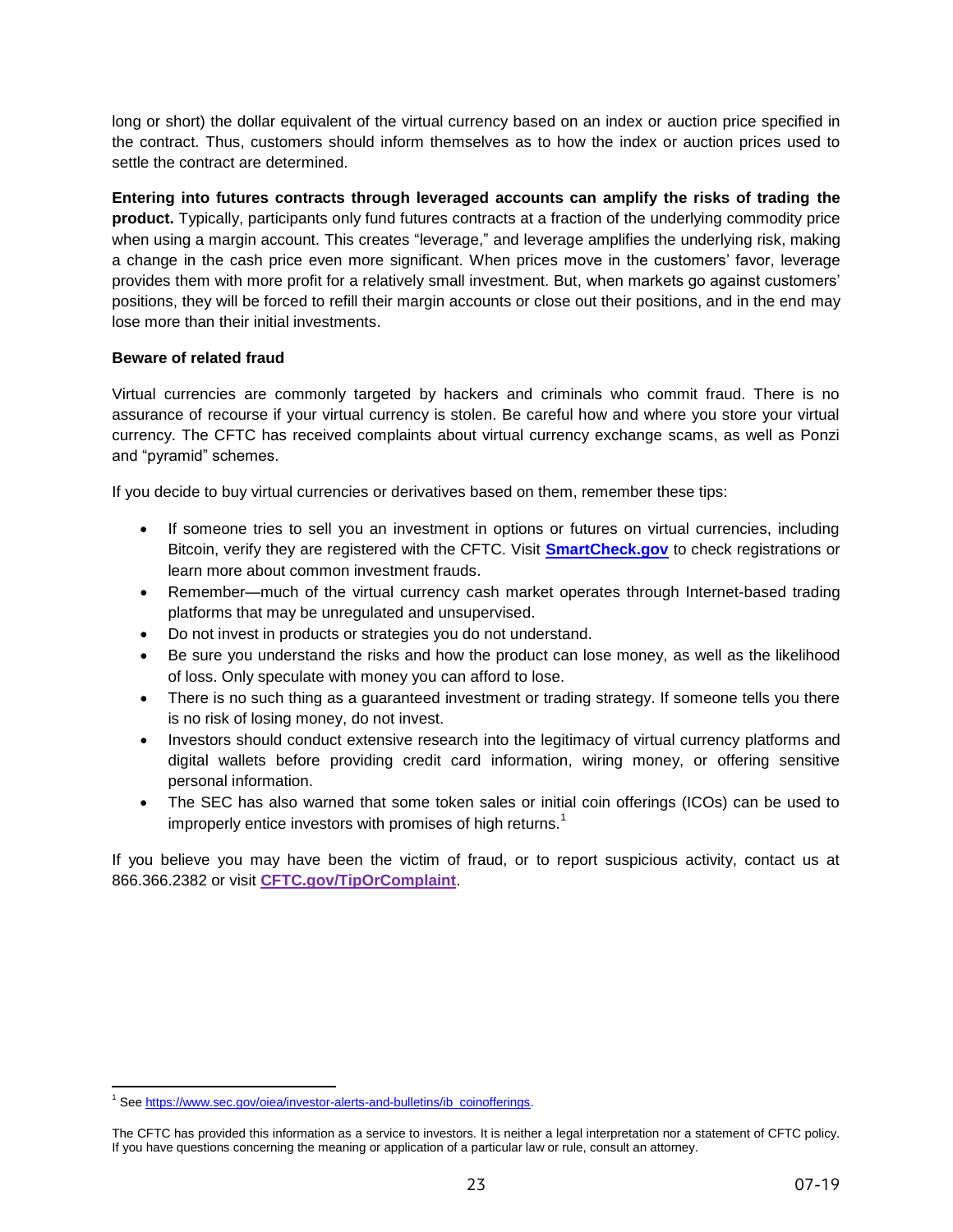# <span id="page-24-0"></span>*NFA Investor Advisor – Futures On Virtual Currencies Including Bitcoin*

The purpose of this investor advisory is to remind investors that, just like any other speculative investment, trading futures on virtual currencies, including Bitcoin, have certain benefits and various risks. While futures on virtual currencies must be traded on regulated futures exchanges, trading these products involves a high level of risk and may not be suitable for all investors.

It is critical, therefore, for investors who are considering trading virtual currency futures to educate themselves about these products, understand their risks, and conduct due diligence before making investment decisions. Investor protection begins with investor education.

- Conduct due diligence on any individuals and firms soliciting for an investment in futures on virtual currencies including Bitcoin by checking their Commodity Futures Trading Commission (CFTC) registration status, NFA membership status, and background using [NFA's BASIC system](https://www.nfa.futures.org/basicnet/) or calling NFA's Information Center at 800-621-3570.
- Virtual currencies including Bitcoin experience significant price volatility, and fluctuations in the underlying virtual currency's value between the time you place a trade for a virtual currency futures contract and the time you attempt to liquidate it will affect the value of your futures contract and the potential profit and losses related to it. Be very cautious and monitor any investment that you make.
- Be aware of sales pitches offering investment schemes that promise significant returns with little risk or that encourage you to "act now." If an investment sounds too good to be true (e.g., high returns, guaranteed to perform in a certain way), then it probably is.
- Virtual currency futures contracts are bought and sold using initial margin money that can enable you to hold a virtual currency futures contract valued more than your initial investment. This is referred to as leverage. If the price of the futures contract moves in an unfavorable direction, the leveraged nature of the futures investment can produce large losses in relation to your initial investment. In fact, even a small move against your position may result in a large loss, including the loss of your entire initial deposit, and you may be liable for additional losses.
- Be aware of the risk of Ponzi scheme operators and fraudsters seeking to capitalize on the current attention focused on virtual currencies, including Bitcoin.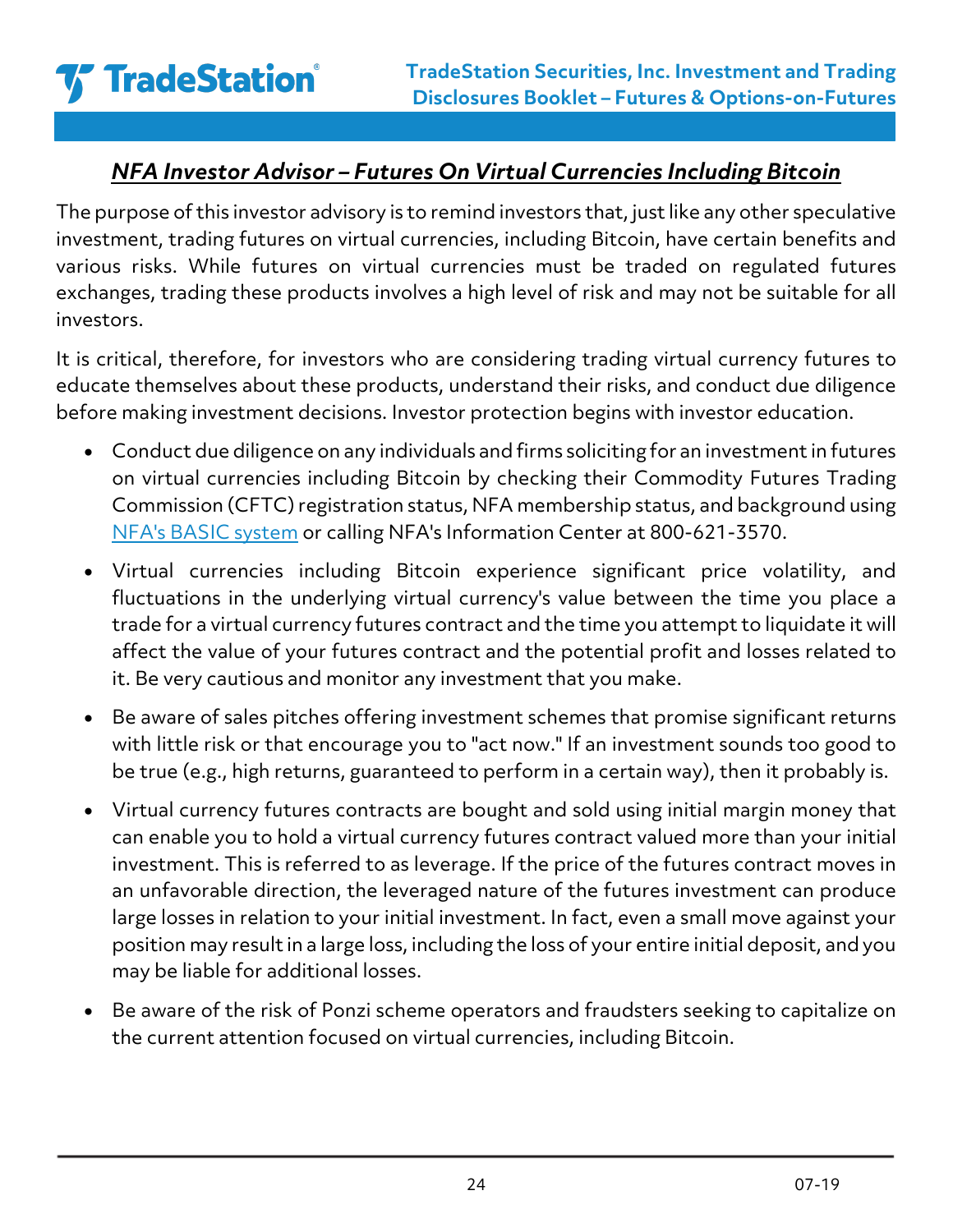Outlined above are just some of the risks associated with trading futures on virtual currencies, including Bitcoin. Investors should consult the risk disclosures provided by TradeStation Securities and fully educate themselves on all of the associated risks before trading.

With CFTC oversight, each futures exchange listing a virtual currency futures contract is responsible for regulating its futures market. NFA performs market regulation services on behalf of certain futures exchanges and swap execution facilities. Please be aware, however, that just because futures on virtual currencies, including Bitcoin, must be traded on regulated futures exchanges does not mean that the underlying virtual currency markets are regulated in any manner, and as discussed above what occurs in a virtual currency's underlying market will impact the price of a virtual currency's futures contract.

Investors with questions or concerns regarding trading futures on virtual currencies including Bitcoin should contact NFA's Information Center (312-781-1410 or 800-621-3570 or [information@nfa.futures.org\)](mailto:information@nfa.futures.org).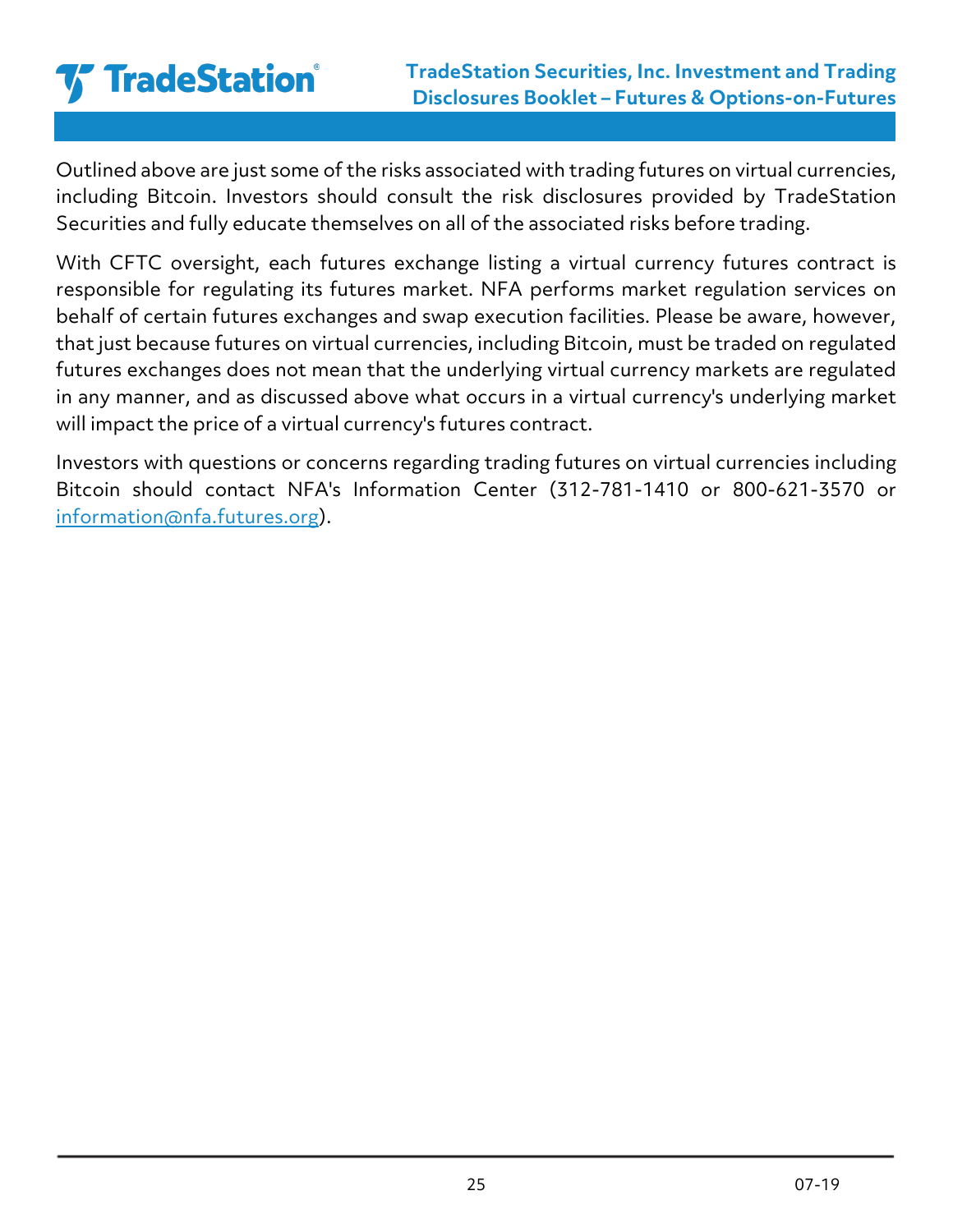## *Anti-Money Laundering Requirements Disclosure*

### <span id="page-26-0"></span>**The USA PATRIOT Act**

The USA PATRIOT Act is designed to detect, deter, and punish terrorists in the United States and abroad. The Act imposes anti-money laundering requirements on brokerage firms and financial institutions.

### **What is money laundering?**

To help you understand these efforts, we want to provide you with some information about money laundering and our steps to implement the USA PATRIOT Act. Money laundering is the process of disguising illegally obtained money so that the funds appear to come from legitimate sources or activities. *Money laundering occurs in connection with a wide variety of crimes, including illegal arms sales, drug trafficking, theft, fraud, racketeering, and terrorism.*

### **How big is the problem and why is it important?**

The use of the U.S. financial system by criminals to facilitate terrorism or other crimes could well taint our financial markets. According to the U.S. State Department, one recent estimate puts the amount of worldwide money laundering activity at \$1 trillion a year.

### **What are we required to do to eliminate money laundering?**

Under the USA PATRIOT Act, and other regulations applicable to us, TradeStation has designated one or more chief anti-money laundering compliance officers for its financial business units and established policies and procedures to detect and report suspicious transactions and ensure compliance with the laws. We have also established appropriate policies and procedures to detect and report suspicious transactions and otherwise comply with applicable laws, set up and conduct employee training, and have independent audits conducted to test the effectiveness of our policies and procedures. As part of our required programs, policies and procedures, we may ask you to provide various identification documents or other information. Until you provide the information or documents we need, we may not be able to open an account, effect any transactions for you, or provide other products or services to you.

**We thank you for your patience and hope that you will support us in our efforts to deny terrorist groups access to America's financial system, as well as our efforts to detect and try to eliminate the use of our systems and services for money laundering relating to other crimes, and for other illegal uses such as fraud and market manipulation.**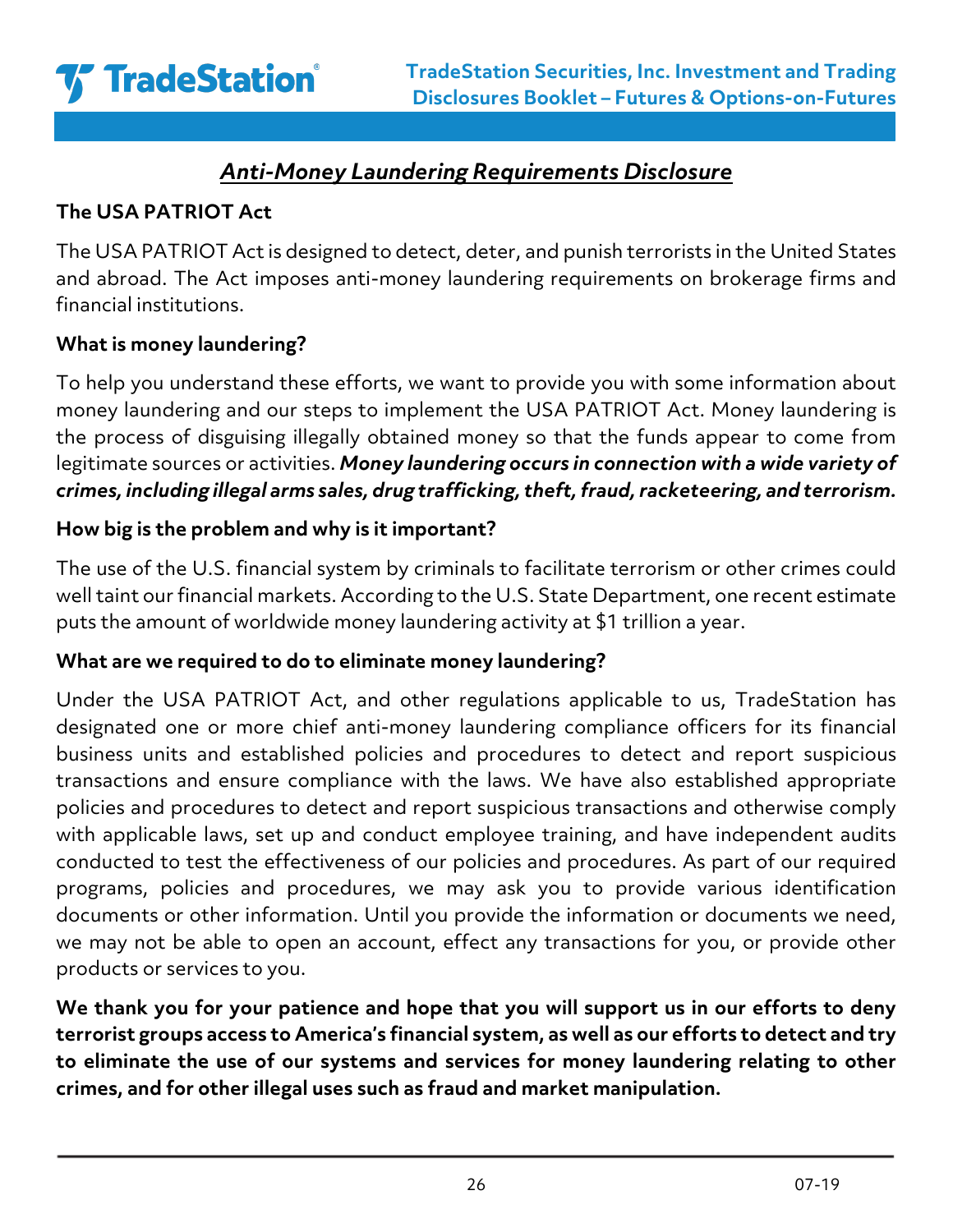# *Business Continuity Plan Disclosure*

<span id="page-27-0"></span>At TradeStation, we recognize that our clients rely on our systems and services. In accordance with applicable regulations, TradeStation has developed a *Business Continuity Plan* to help TradeStation companies operate in response to an emergency or significant business disruption. In order to maintain the security and effectiveness of this plan, we do not provide specific details in this disclosure. However, we can tell you that the plan does include:

- *A description of daily back-up of specified data and records and maintenance of back-up media at a secure offsite location.*
- *Alternate forms of communication between us and our customers, employees, vendors and regulators.*
- *A review of financial and operational risks.*
- *Alternate physical locations for employees, and logistical and safety strategies.*
- *Identification of mission critical systems.*
- *Identification of critical operations and, where applicable, how those operations could be reestablished in the event of a disruption.*
- *Identification of how we can assure our customers' prompt access to their funds and assets inthe event that we determine we are no longer able to continue business.*

### **Response to Incidents of Varying Scope**:

A business interruption includes any event, external or internal, that creates extreme operational site disruption as a result of which TradeStation must alter normal, daily processing procedures. TradeStation's *Business Continuity Plan* has been designed to respond both to specific-building and city-wide disruptions. In these situations, the plan's goal is to enable TradeStation to continue to do business, at a limited capacity, and reasonably meet client and customer obligations within the business day.

### *Disruptions that cause evacuation of a particular building, but no damage takes place, and systems stay functional***:**

- In the event that we need to evacuate a particular building, the highest-ranking company official available will make the decision to activate the continuity plan. All employees will be notified to exit the building per firm-approved evacuation procedures.
- All inbound numbers will be re-routed to a backup data center where they will be